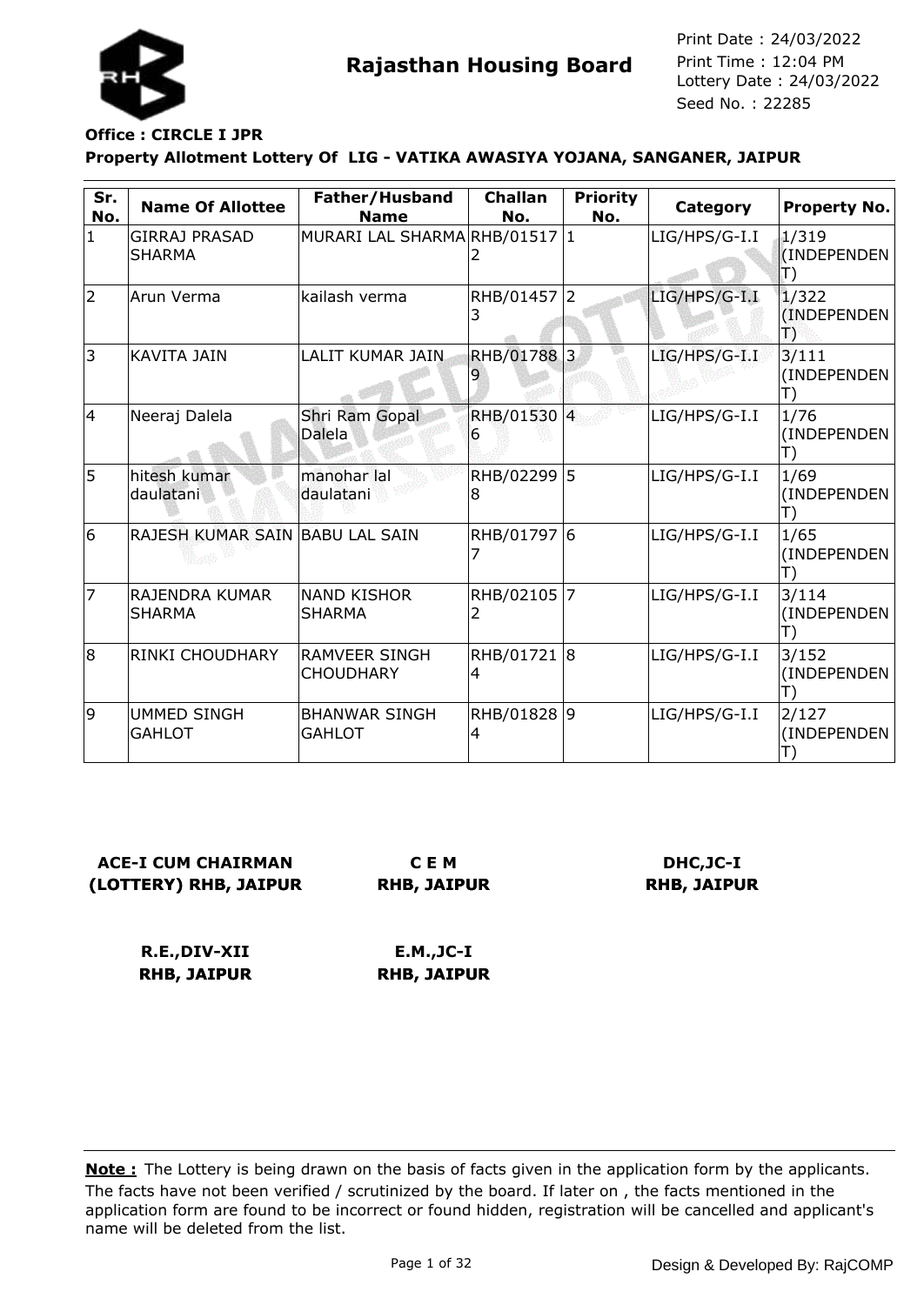

## **Office : CIRCLE I JPR**

#### **Property Allotment Lottery Of LIG - VATIKA AWASIYA YOJANA, SANGANER, JAIPUR**

| Sr.<br>No. | <b>Name Of Allottee</b>               | Father/Husband<br><b>Name</b>         | <b>Challan</b><br>No. | <b>Priority</b><br>No. | Category      | <b>Property No.</b>        |
|------------|---------------------------------------|---------------------------------------|-----------------------|------------------------|---------------|----------------------------|
| 10         | Anirudh Sharma                        | Gajendra Sharma                       | RHB/01462 10<br>9     |                        | LIG/HPS/G-I.I | 2/43<br>(INDEPENDEN<br>Π)  |
| 11         | <b>DEVENDER SINGH</b>                 | <b>GOPAL SINGH</b>                    | RHB/02086 11          |                        | LIG/HPS/G-I.I | 1/73<br>(INDEPENDEN<br>ТЭ  |
| 12         | NARAYAN BAIRWA                        | <b>GIRRAJ PRASAD</b><br><b>BAIRWA</b> | RHB/01387 12          |                        | LIG/HPS/G-I.I | 2/7<br>(INDEPENDEN         |
| 13         | <b>LOKENDRA SINGH</b><br><b>JADON</b> | GOPAL SINGH JADONRHB/02191 13         |                       |                        | LIG/HPS/G-I.I | 1/211<br>(INDEPENDEN<br>T) |
| 14         | <b>Anand Singh Bisht</b>              | <b>Himmat Singh Bisht</b>             | RHB/01621<br>9        | 14                     | LIG/HPS/G-I.I | 1/213<br>(INDEPENDEN       |
| 15         | YUGAL KISHORE<br>SAINI                | <b>GHANSHYAM</b><br>TANWAR            | RHB/02181 15<br>5     |                        | LIG/HPS/G-I.I | 1/212<br>(INDEPENDEN<br>T) |
| 16         | Lokesh Singh Jadon                    | Rukam Pal Singh                       | RHB/02139<br>0        | 16                     | LIG/HPS/G-I.I | 1/67<br>(INDEPENDEN<br>T)  |
| 17         | Surendra Singh                        | Sawai Singh                           | RHB/01149 17          |                        | LIG/HPS/G-I.I | 3/125<br>(INDEPENDEN<br>T) |
| 18         | <b>MOHIT ASWANI</b>                   | RAJU ASWANI                           | RHB/01944 18<br>9     |                        | LIG/HPS/G-I.I | 3/95<br>(INDEPENDEN        |

## **ACE-I CUM CHAIRMAN (LOTTERY) RHB, JAIPUR**

**C E M RHB, JAIPUR**

## **DHC,JC-I RHB, JAIPUR**

**R.E.,DIV-XII RHB, JAIPUR**

**E.M.,JC-I RHB, JAIPUR**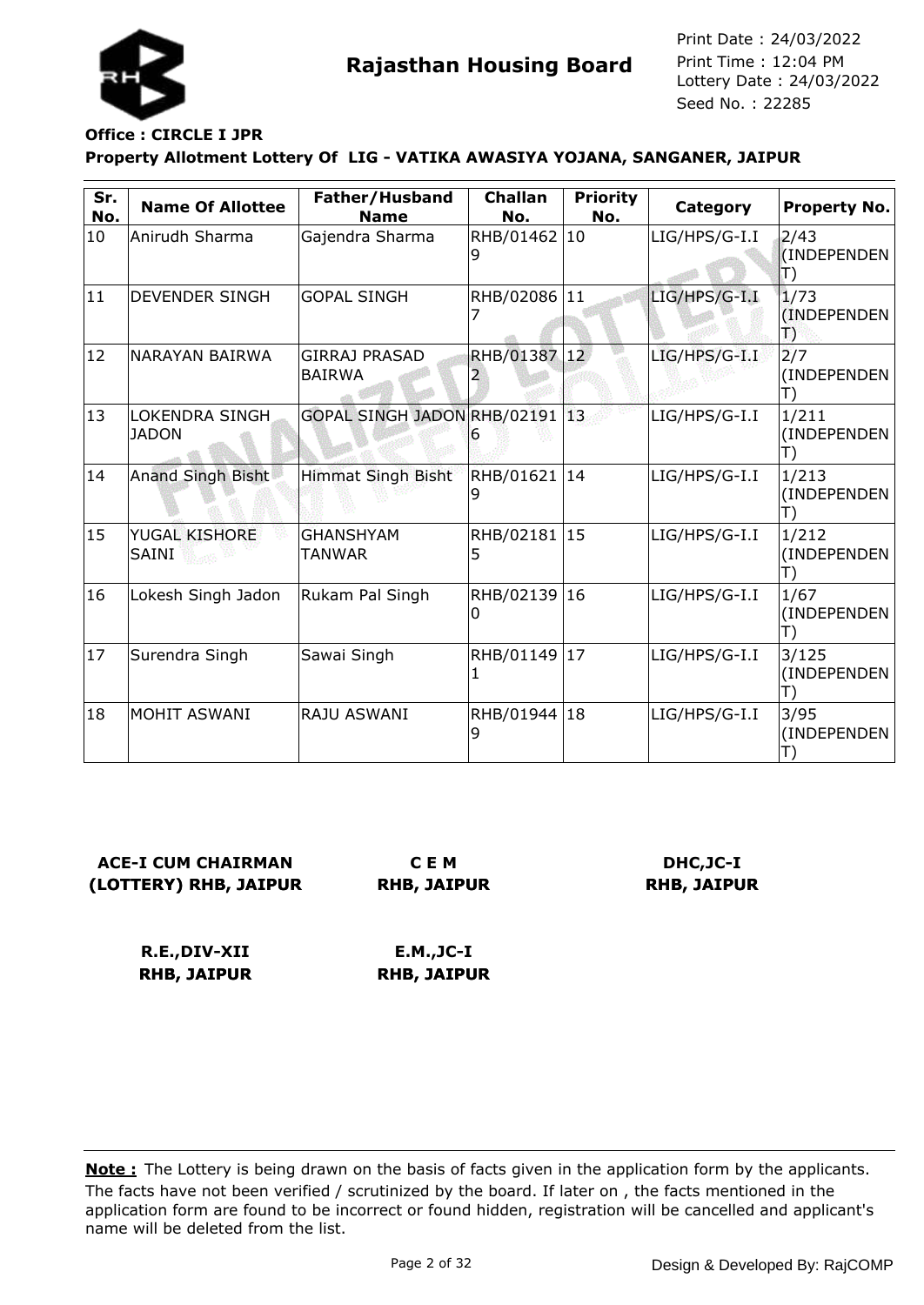

## **Office : CIRCLE I JPR**

#### **Property Allotment Lottery Of LIG - VATIKA AWASIYA YOJANA, SANGANER, JAIPUR**

| Sr.<br>No. | <b>Name Of Allottee</b>             | Father/Husband<br><b>Name</b>       | <b>Challan</b><br>No. | <b>Priority</b><br>No. | Category      | <b>Property No.</b>            |
|------------|-------------------------------------|-------------------------------------|-----------------------|------------------------|---------------|--------------------------------|
| 19         | PINKI JANGID                        | <b>VISHNU KUMAR</b><br>JANGID       | RHB/01456 19<br>4     |                        | LIG/HPS/G-I.I | 3/211<br>(INDEPENDEN<br>T)     |
| 20         | <b>HARI PRASAD</b><br>PRAJAPATI     | <b>GANGA LAHAREE</b><br>PRAJAPATI   | RHB/01641 20<br>0     |                        | LIG/HPS/G-I.I | 3/147<br>(INDEPENDEN<br>T)     |
| 21         | PRASOON GUPTA                       | <b>NARESH KUMAR</b><br><b>GUPTA</b> | <b>RHB/01910</b><br>8 | 21                     | LIG/HPS/G-I.I | 2/51<br>(INDEPENDEN<br>T)      |
| 22         | Sumit Dey                           | <b>NIBARON DEY</b>                  | RHB/01481 22<br>ь     |                        | LIG/HPS/G-I.I | 3/158<br>(INDEPENDEN<br>T)     |
| 23         | Jitendra Bairwa                     | <b>CHHITAR LAL</b><br><b>BAIRWA</b> | RHB/02225 23          |                        | LIG/HPS/G-I.I | 1/196<br>(INDEPENDEN<br>T)     |
| 24         | <b>BHANU KUMAR</b><br><b>SHARMA</b> | <b>SOHAN LAL</b>                    | RHB/01992<br>1        | 24                     | LIG/HPS/G-I.I | 1/185<br>(INDEPENDEN<br>T)     |
| 25         | arihant Luniya                      | manik chand luniya                  | RHB/01540<br>9        | 25                     | LIG/HPS/G-I.I | 3/126<br>(INDEPENDEN<br>$\Box$ |
| 26         | Deepali Jain                        | Devendra Kumar Jain RHB/01955 26    |                       |                        | LIG/HPS/G-I.I | 3/104<br>(INDEPENDEN<br>T)     |
| 27         | Ramesh Chand<br>Prajapat            | Ganesh Lal Prajapat                 | RHB/01553 27<br>6     |                        | LIG/HPS/G-I.I | 1/35<br>(INDEPENDEN            |

## **ACE-I CUM CHAIRMAN (LOTTERY) RHB, JAIPUR**

**C E M RHB, JAIPUR**

## **DHC,JC-I RHB, JAIPUR**

**R.E.,DIV-XII RHB, JAIPUR**

**E.M.,JC-I RHB, JAIPUR**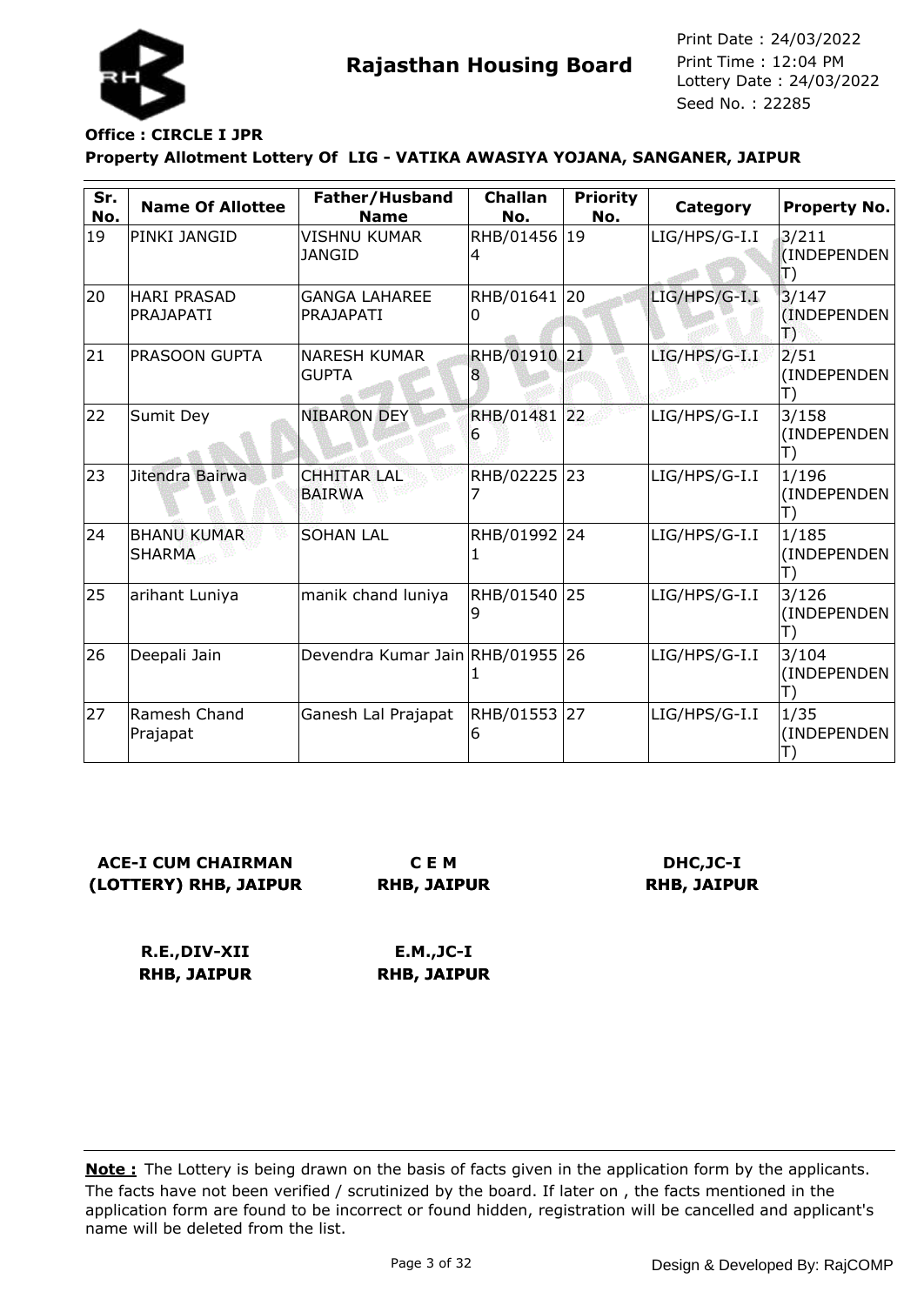

# **Office : CIRCLE I JPR**

#### **Property Allotment Lottery Of LIG - VATIKA AWASIYA YOJANA, SANGANER, JAIPUR**

| Sr.<br>No. | <b>Name Of Allottee</b>         | Father/Husband<br><b>Name</b>    | <b>Challan</b><br>No. | <b>Priority</b><br>No. | Category        | <b>Property No.</b>                  |
|------------|---------------------------------|----------------------------------|-----------------------|------------------------|-----------------|--------------------------------------|
| 28         | Praveen Devi                    | Sanjay Kumar Sain                | RHB/01393 28          |                        | LIG/HPS/G-I.I   | 3/167<br>(INDEPENDEN<br>$\ket{\top}$ |
| 29         | Anshul Jain                     | <b>ANIL JAIN</b>                 | RHB/01687             | 29                     | LIG/HPS/G-I.I   | 3/91<br>(INDEPENDEN<br>B             |
| 30         | SIYARAM GURJAR                  | <b>BASRAM GURJAR</b>             | <b>RHB/01528</b>      | 30                     | $LIG/HPS/G-I.I$ | 2/177<br>(INDEPENDEN                 |
| 31         | <b>MANISHA RATHORE</b>          | Hanuwant Singh<br>Rathore        | RHB/02192 31          |                        | LIG/HPS/G-I.I   | 3/105<br>(INDEPENDEN                 |
| 32         | Manu Sharma                     | Prakash Chand<br>Sharma          | RHB/01949 32<br>1.    |                        | LIG/HPS/G-I.I   | 1/192<br>(INDEPENDEN                 |
| 33         | Jai Chelani                     | Manohar Lal Chelani              | RHB/01586 1           |                        | LIG/HPS/G-I.II  | 2/40<br>(INDEPENDEN                  |
| 34         | <b>ABHISHEK SHARMA</b>          | <b>SHYAM SUNDER</b><br>SHARMA    | RHB/01804 2<br>3      |                        | LIG/HPS/G-I.II  | 3/166<br>(INDEPENDEN<br>$\Box$       |
| 35         | <b>JYOTIKA</b><br>VIJAYVARGIYA  | RAMESH CHANDRA<br><b>PATODIA</b> | RHB/01924 3<br>4      |                        | LIG/HPS/G-I.II  | 2/208<br>(INDEPENDEN<br>T)           |
| 36         | RAVINDRA KUMAR<br><b>GURJAR</b> | <b>LADU LAL GURJAR</b>           | RHB/01506 4<br>O      |                        | LIG/HPS/G-I.II  | 3/137<br>(INDEPENDEN                 |

## **ACE-I CUM CHAIRMAN (LOTTERY) RHB, JAIPUR**

**C E M RHB, JAIPUR**

## **DHC,JC-I RHB, JAIPUR**

**R.E.,DIV-XII RHB, JAIPUR E.M.,JC-I RHB, JAIPUR**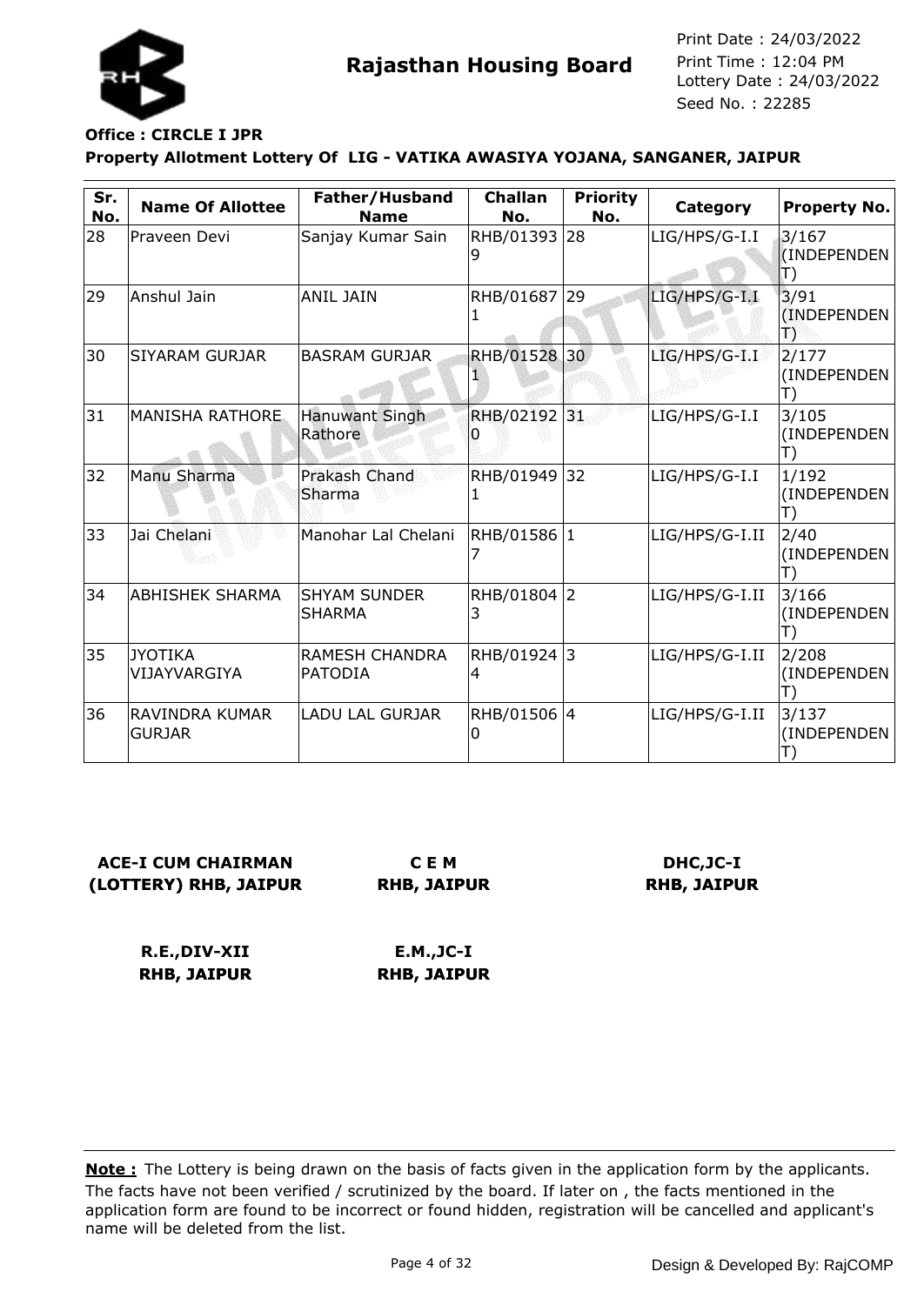

## **Office : CIRCLE I JPR**

#### **Property Allotment Lottery Of LIG - VATIKA AWASIYA YOJANA, SANGANER, JAIPUR**

| Sr.<br>No. | <b>Name Of Allottee</b>                | Father/Husband<br><b>Name</b>        | <b>Challan</b><br>No. | <b>Priority</b><br>No. | Category       | <b>Property No.</b>                 |
|------------|----------------------------------------|--------------------------------------|-----------------------|------------------------|----------------|-------------------------------------|
| 37         | DHEERAJ NAYAK                          | <b>BHANU PRAKASH</b><br><b>NAYAK</b> | RHB/01531<br>0        | 5                      | LIG/HPS/G-I.II | 2/54<br>(INDEPENDEN<br>$\ket{\top}$ |
| 38         | <b>JITENDRA SINGH</b>                  | <b>JOGA SINGH</b>                    | RHB/01145 6<br>4      |                        | LIG/HPS/G-I.II | 2/6<br>(INDEPENDEN<br>B             |
| 39         | <b>PURUSHOTTAM</b><br><b>SHARMA</b>    | <b>BRIJLAL SHARMA</b>                | RHB/01861             | $\mathbb{Z}$           | LIG/HPS/G-I.II | 3/145<br>(INDEPENDEN<br>T)          |
| 40         | RAJO.                                  | <b>VINAYAK DUTT</b><br><b>SHARMA</b> | RHB/02155 8           |                        | LIG/HPS/G-I.II | 2/125<br>(INDEPENDEN<br>T)          |
| 41         | ramesh chand goyal                     | Late Sh. Johari Lal<br>Goyal         | RHB/02148 9<br>3      |                        | LIG/HPS/G-I.II | 3/142<br>(INDEPENDEN<br>T)          |
| 42         | <b>BUDDHI PRAKASH</b><br><b>SHARMA</b> | CHIRANJI LAL<br><b>SHARMA</b>        | RHB/01205 10<br>0     |                        | LIG/HPS/G-I.II | 3/157<br>(INDEPENDEN<br>T)          |
| 43         | <b>MUKESH</b><br><b>CHOUDHARY</b>      | <b>GYARSI LAL</b>                    | RHB/01130 11<br>8     |                        | LIG/HPS/G-I.II | 1/317<br>(INDEPENDEN                |
| 44         | jeetendra kumar<br>sharma              | <b>MEETHA LAL</b><br>SHARMA          | RHB/01965 12<br>3     |                        | LIG/HPS/G-I.II | 3/109<br>(INDEPENDEN<br>$\Box$      |
| 45         | MUKESH KUMAR<br><b>GUPTA</b>           | <b>GOPAL LAL GUPTA</b>               | RHB/01658 13<br>8     |                        | LIG/HPS/G-I.II | 3/106<br>(INDEPENDEN                |

## **ACE-I CUM CHAIRMAN (LOTTERY) RHB, JAIPUR**

**C E M RHB, JAIPUR**

## **DHC,JC-I RHB, JAIPUR**

**R.E.,DIV-XII RHB, JAIPUR E.M.,JC-I RHB, JAIPUR**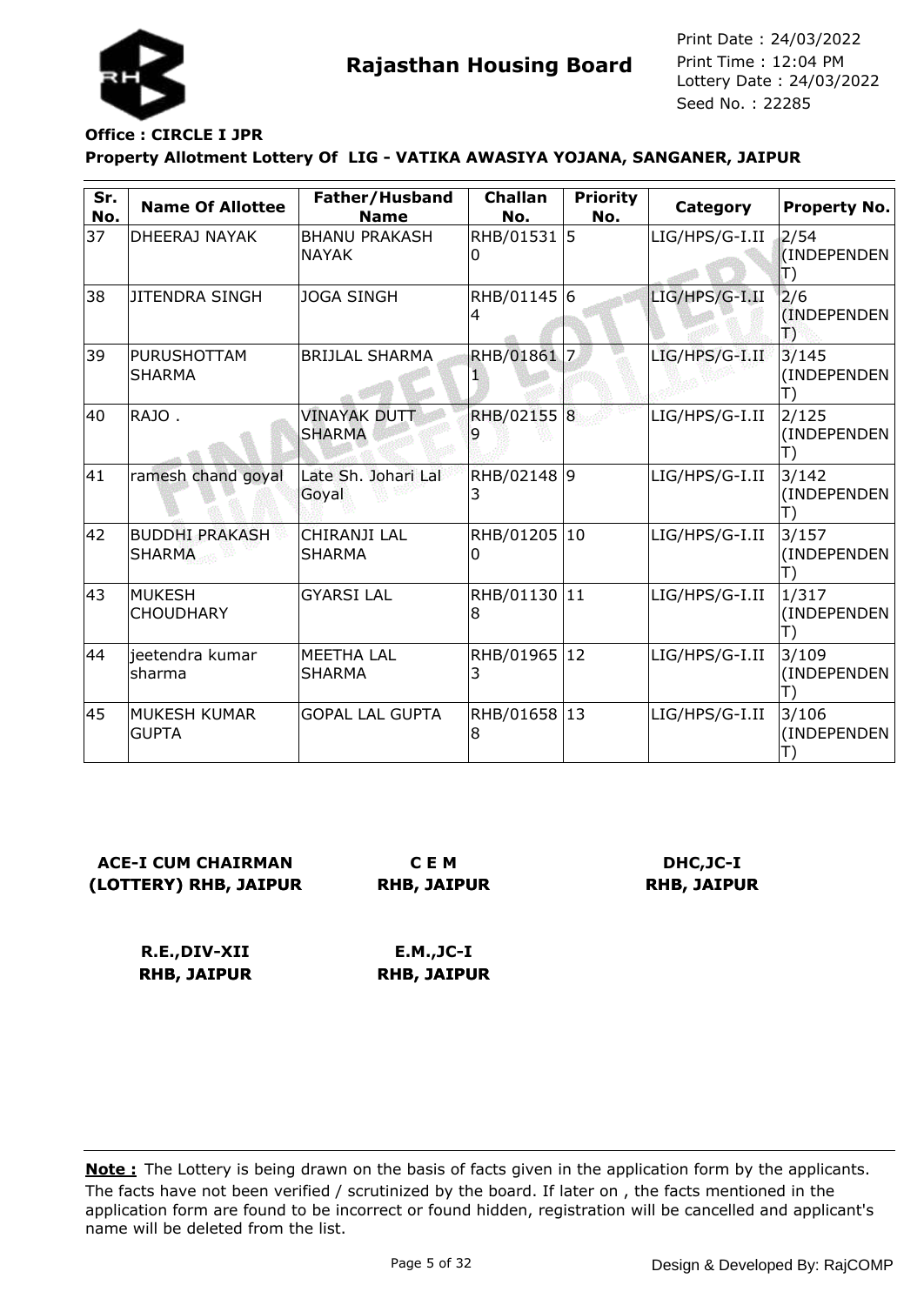

# **Office : CIRCLE I JPR**

#### **Property Allotment Lottery Of LIG - VATIKA AWASIYA YOJANA, SANGANER, JAIPUR**

| Sr.<br>No. | <b>Name Of Allottee</b>               | Father/Husband<br><b>Name</b>        | <b>Challan</b><br>No. | <b>Priority</b><br>No. | Category       | <b>Property No.</b>            |
|------------|---------------------------------------|--------------------------------------|-----------------------|------------------------|----------------|--------------------------------|
| 46         | brijeshwari bhargava                  | LAXMI NARAYAN<br><b>BHARGAVA</b>     | RHB/01728 14          |                        | LIG/HPS/G-I.II | 3/150<br>(INDEPENDEN<br>T)     |
| 47         | <b>MAHAVEER PRASAD</b><br>PIPLIWAL    | <b>PREM CHAND</b><br>PIPLIWAL        | RHB/01686<br>6        | 15                     | LIG/HPS/G-I.II | 1/33<br>(INDEPENDEN<br>B       |
| 48         | <b>KAILASH CHAND</b><br><b>PANWAR</b> | <b>KANHAIYA LAL</b><br><b>PANWAR</b> | <b>RHB/01287</b>      | $ 16\rangle$           | LIG/HPS/G-I.II | 2/123<br>(INDEPENDEN           |
| 49         | <b>NAVNEET MATHUR.</b>                | <b>BANWARI LAL</b><br><b>MATHUR</b>  | RHB/01304 17          |                        | LIG/HPS/G-I.II | 2/46<br>(INDEPENDEN            |
| 50         | <b>MAMTA SAINI</b>                    | <b>CHANDRA MOHAN</b><br><b>SAINI</b> | RHB/01553 18<br>8     |                        | LIG/HPS/G-I.II | 3/168<br>(INDEPENDEN           |
| 51         | <b>GORISHANKAR SONI RAMDAYAL</b>      | <b>SWARNKAR</b>                      | RHB/01409<br>6        | 19                     | LIG/HPS/G-I.II | 3/171<br>(INDEPENDEN           |
| 52         | CHETNA CHOUDHARY MUKESH               | <b>CHOUDHARY</b>                     | RHB/01541<br>9        | 20                     | LIG/HPS/G-I.II | 3/110<br>(INDEPENDEN           |
| 53         | RANJNA AGRAWAL                        | OM PRAKASH GUPTA                     | RHB/01570<br>6        | 21                     | LIG/HPS/G-I.II | 3/128<br>(INDEPENDEN<br>$\Box$ |
| 54         | <b>JITENDRA KUMAR</b><br><b>NAMA</b>  | RAM NARAYAN NAMA RHB/01452 22        |                       |                        | LIG/HPS/G-I.II | 1/223<br>(INDEPENDEN           |

## **ACE-I CUM CHAIRMAN (LOTTERY) RHB, JAIPUR**

**C E M RHB, JAIPUR**

## **DHC,JC-I RHB, JAIPUR**

**R.E.,DIV-XII RHB, JAIPUR**

**E.M.,JC-I RHB, JAIPUR**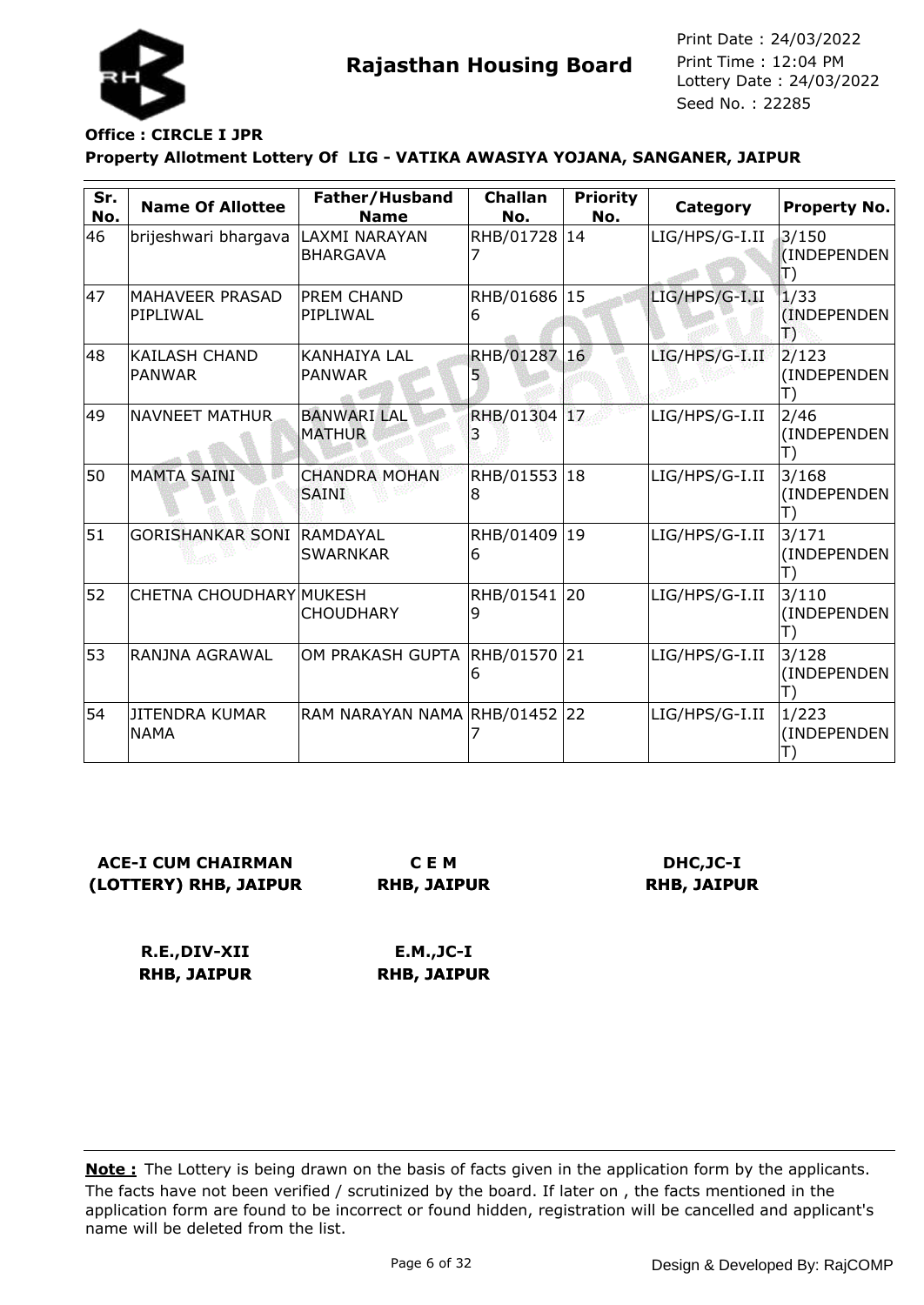

## **Office : CIRCLE I JPR**

**Property Allotment Lottery Of LIG - VATIKA AWASIYA YOJANA, SANGANER, JAIPUR**

| Sr.<br>No. | <b>Name Of Allottee</b>            | Father/Husband<br><b>Name</b>           | <b>Challan</b><br>No. | <b>Priority</b><br>No. | Category       | <b>Property No.</b>                  |
|------------|------------------------------------|-----------------------------------------|-----------------------|------------------------|----------------|--------------------------------------|
| 55         | AJAY KUMAR<br><b>SHARMA</b>        | HARDAYAL SHARMA                         | RHB/01965 24          |                        | LIG/HPS/G-I.II | 1/210<br>(INDEPENDEN<br>$\ket{\top}$ |
| 56         | <b>MRS REKHA</b>                   | MUKESH JANGID                           | RHB/01404 1<br>9      |                        | LIG/HPS/G-II.I | 1/215<br>(INDEPENDEN<br>B            |
| 57         | BADRI NARAIN VIJAY JAGDISH NARAYAN | VIJAY                                   | RHB/01553 2           |                        | LIG/HPS/G-II.I | 1/49<br>(INDEPENDEN<br>T)            |
| 58         | <b>AASHA DEVI</b>                  | Purushottam Sharma                      | RHB/01443 3           |                        | LIG/HPS/G-II.I | 3/163<br>(INDEPENDEN                 |
| 59         | PRABHU NARAYAN<br><b>SHARMA</b>    | <b>GHASI LAL SHARMA</b>                 | RHB/01583 4<br>5      |                        | LIG/HPS/G-II.I | 1/62<br>(INDEPENDEN                  |
| 60         | <b>SALONI AGRAWAL</b>              | <b>VIMAL KUMAR</b><br><b>AGARAWAL</b>   | RHB/02021<br>5        | 5                      | LIG/HPS/G-II.I | 2/146<br>(INDEPENDEN                 |
| 61         | PRIYANKA SHARMA                    | <b>CHANDRA PRAKASH</b><br><b>SHARMA</b> | RHB/01341 6<br>2      |                        | LIG/HPS/G-II.I | 2/50<br>(INDEPENDEN                  |
| 62         | PREM DEVI                          | RAJENDRA KUMAR<br>PEEPLIWAL             | RHB/01163 7<br>9      |                        | LIG/HPS/G-II.I | 1/47<br>(INDEPENDEN<br>T)            |
| 63         | <b>SAPNA DEVI</b>                  | <b>RAMCHAND</b><br><b>KHEMANI</b>       | RHB/01122 8<br>8      |                        | LIG/HPS/G-II.I | 1/43<br>(INDEPENDEN                  |

**ACE-I CUM CHAIRMAN (LOTTERY) RHB, JAIPUR**

**C E M RHB, JAIPUR**

**DHC,JC-I RHB, JAIPUR**

**R.E.,DIV-XII RHB, JAIPUR E.M.,JC-I RHB, JAIPUR**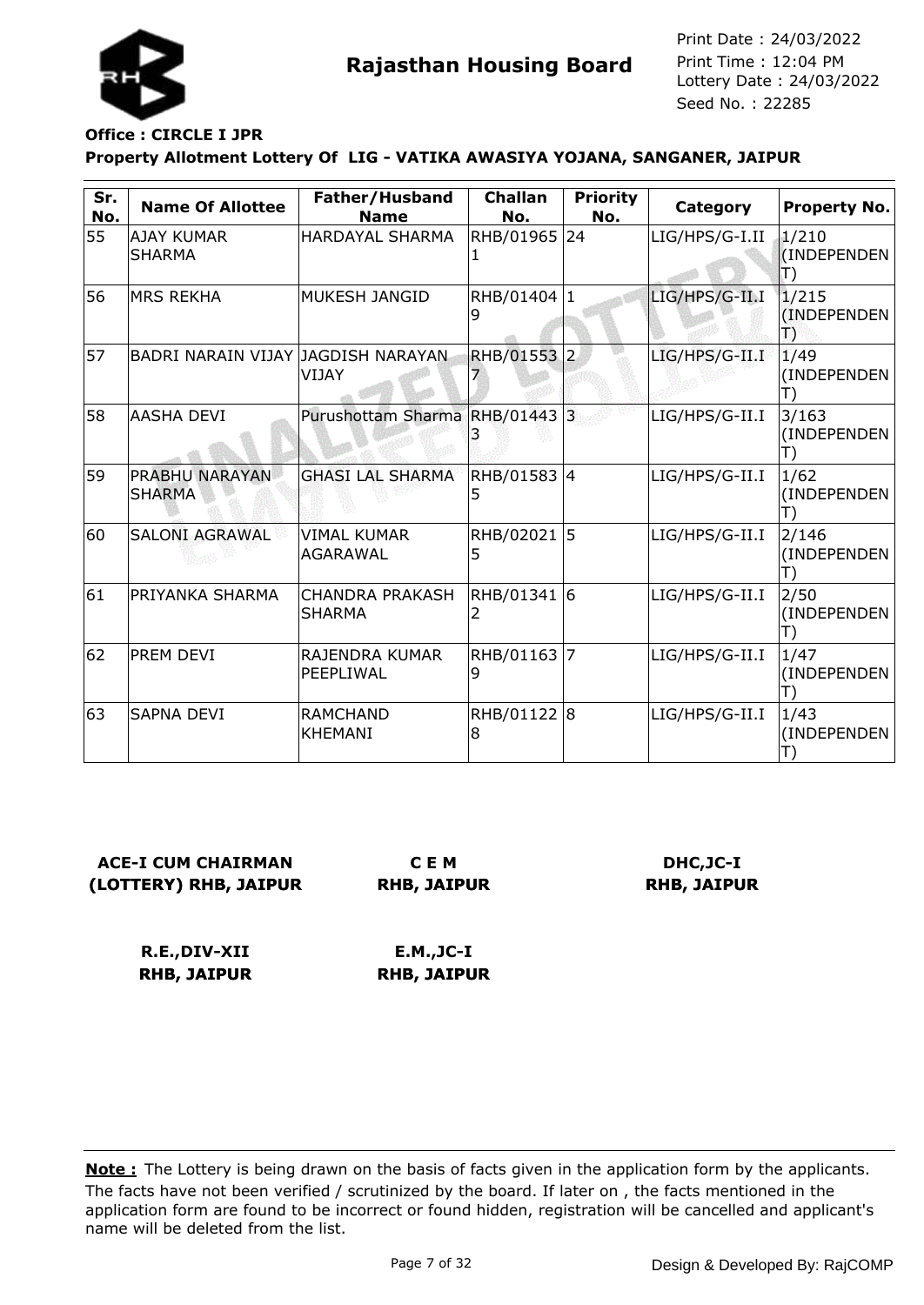

## **Office : CIRCLE I JPR**

#### **Property Allotment Lottery Of LIG - VATIKA AWASIYA YOJANA, SANGANER, JAIPUR**

| Sr.       | <b>Name Of Allottee</b>               | Father/Husband                               | <b>Challan</b>        | <b>Priority</b>    | Category       | <b>Property No.</b>                |
|-----------|---------------------------------------|----------------------------------------------|-----------------------|--------------------|----------------|------------------------------------|
| No.<br>64 | <b>SHIV KUMAR</b><br><b>SHARMA</b>    | <b>Name</b><br><b>RAMESH CHAND</b><br>SHARMA | No.<br>RHB/01452<br>3 | No.<br>$ 9\rangle$ | LIG/HPS/G-II.I | 1/321<br><b>(INDEPENDEN)</b><br>T) |
| 65        | Laxmi Devi                            | Anil Kumar Gupta                             | RHB/01402 10<br>3     |                    | LIG/HPS/G-II.I | 3/154<br>(INDEPENDEN<br>B          |
| 66        | <b>VISHNU SHARMA</b>                  | <b>BHOOPAL RAM</b><br><b>SHARMA</b>          | RHB/01505<br>0        | 1.0                | LIG/HPS/G-II.I | 1/189<br>(INDEPENDEN<br>T)         |
| 67        | Deepak Chandra<br>Roaliyal            | Satish Chandra<br>Roaliyal                   | RHB/01690             | 12                 | LIG/HPS/G-II.I | 2/31<br>(INDEPENDEN                |
| 68        | <b>ANJALI GUPTA</b>                   | <b>MITRAPRAKAS H</b><br><b>GARG</b>          | RHB/01428 13<br>3     |                    | LIG/HPS/G-II.I | 1/204<br>(INDEPENDEN<br>T)         |
| 69        | <b>BABU LAL SAIN</b>                  | <b>BHAGWAN SAHAY</b>                         | RHB/02245<br>5        | 14                 | LIG/HPS/G-II.I | 2/210<br>(INDEPENDEN               |
| 70        | <b>SHANKAR LAL JAT</b>                | <b>RAMNIWAS JAT</b>                          | RHB/01885 15<br>2     |                    | LIG/HPS/G-II.I | 2/33<br>(INDEPENDEN<br>Ш           |
| 71        | RANI TIKYANI                          | <b>MAHESH TIKYANI</b>                        | RHB/01958<br>1        | 16                 | LIG/HPS/G-II.I | 2/133<br>(INDEPENDEN<br>T)         |
| 72        | <b>KRISHAN KUMAR</b><br><b>SHARMA</b> | RANVEER SHARMA                               | RHB/02072 17<br>6     |                    | LIG/HPS/G-II.I | 3/138<br>(INDEPENDEN               |

## **ACE-I CUM CHAIRMAN (LOTTERY) RHB, JAIPUR**

**C E M RHB, JAIPUR**

## **DHC,JC-I RHB, JAIPUR**

**R.E.,DIV-XII RHB, JAIPUR E.M.,JC-I RHB, JAIPUR**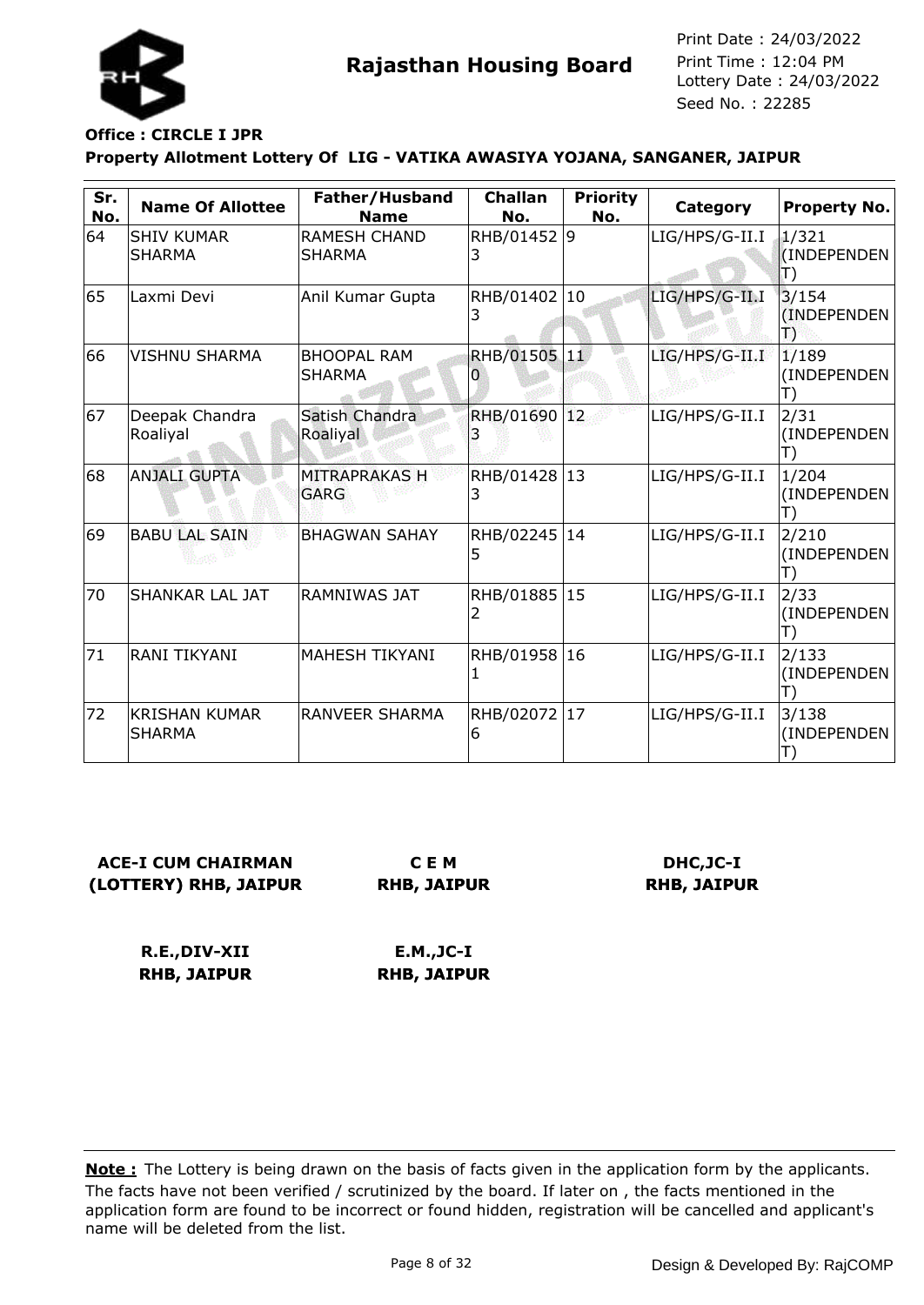

## **Office : CIRCLE I JPR**

#### **Property Allotment Lottery Of LIG - VATIKA AWASIYA YOJANA, SANGANER, JAIPUR**

| Sr.<br>No. | <b>Name Of Allottee</b>             | Father/Husband<br><b>Name</b>          | <b>Challan</b><br>No. | <b>Priority</b><br>No. | Category       | <b>Property No.</b>       |
|------------|-------------------------------------|----------------------------------------|-----------------------|------------------------|----------------|---------------------------|
| 73         | TRIPTI BANERJEE                     | <b>SUJEET KUMAR</b><br><b>BANERJEE</b> | RHB/01804 18<br>0     |                        | LIG/HPS/G-II.I | 1/56<br>(INDEPENDEN       |
| 74         | CHANDA DEVI JAIN                    | MAHAVEER PRSADA<br>JAIN                | RHB/01561 19<br>8     |                        | LIG/HPS/G-II.I | 1/79<br>(INDEPENDEN<br>鳵  |
| 75         | <b>BROGENDER</b><br><b>ADHIKARI</b> | <b>GONESH ADHIKARI</b>                 | RHB/01968 20          |                        | LIG/HPS/G-II.I | 2/137<br>(INDEPENDEN      |
| 76         | RAJNI TEJWANI                       | <b>ASHOK TEJWANI</b>                   | RHB/01769 21          |                        | LIG/HPS/G-II.I | 2/179<br>(INDEPENDEN<br>Ð |
| 77         | <b>ARJUN SAINI</b>                  | CHHOTU LAL SAINI                       | RHB/01426 22<br>6     |                        | LIG/HPS/G-II.I | 1/44<br>(INDEPENDEN       |
| 78         | <b>SAROJ KANWAR</b>                 | LATE SHYOJI SINGH                      | RHB/01231<br>0        | 23                     | LIG/HPS/G-II.I | 2/35<br>(INDEPENDEN       |
| 79         | Shubham Sharma                      | Sanjay Sharma                          | RHB/01371<br>8        | 24                     | LIG/HPS/G-II.I | 1/203<br>(INDEPENDEN<br>Ш |
| 80         | Dinesh Kumar Saini                  | CHHOTU LAL SAINI                       | RHB/01428 25<br>0     |                        | LIG/HPS/G-II.I | 2/32<br>(INDEPENDEN<br>T) |
| 81         | Jyoti Choudhary                     | Hitesh Jat                             | RHB/01755 26<br>8     |                        | LIG/HPS/G-II.I | 3/113<br>(INDEPENDEN      |

**ACE-I CUM CHAIRMAN (LOTTERY) RHB, JAIPUR**

**C E M RHB, JAIPUR**

**DHC,JC-I RHB, JAIPUR**

**R.E.,DIV-XII RHB, JAIPUR E.M.,JC-I RHB, JAIPUR**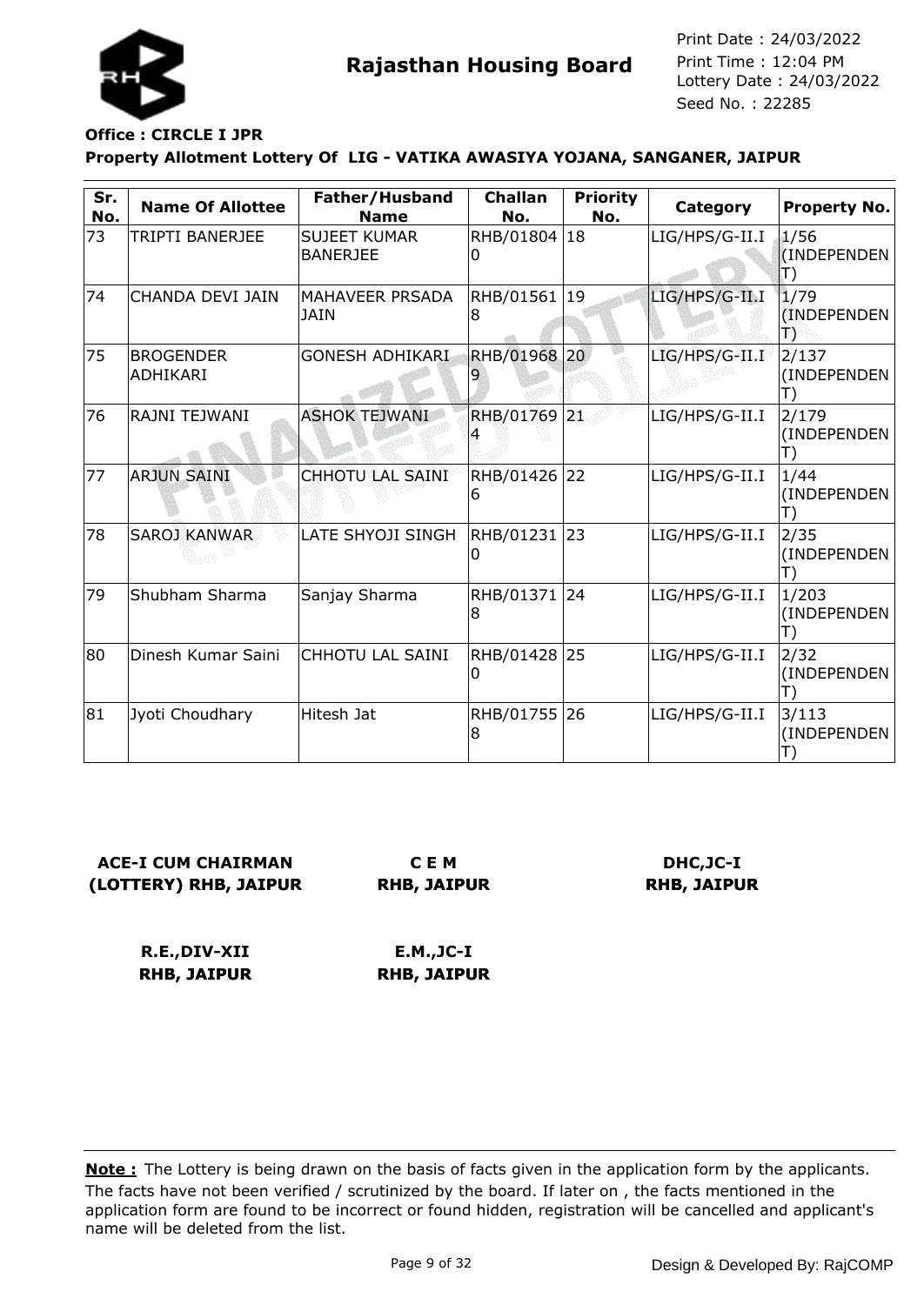

## **Office : CIRCLE I JPR**

#### **Property Allotment Lottery Of LIG - VATIKA AWASIYA YOJANA, SANGANER, JAIPUR**

| Sr.<br>No. | <b>Name Of Allottee</b>      | Father/Husband<br><b>Name</b>          | <b>Challan</b><br>No. | <b>Priority</b><br>No. | Category       | <b>Property No.</b>            |
|------------|------------------------------|----------------------------------------|-----------------------|------------------------|----------------|--------------------------------|
| 82         | Tarun Raj Bhandari           | Manak Raj bhandari                     | RHB/01235 27          |                        | LIG/HPS/G-II.I | 3/136<br>(INDEPENDEN           |
| 83         | PURUSHOTTAM DAS<br>LEKHWANI  | <b>LAXMAN DAS</b>                      | RHB/01874<br>5        | 28                     | LIG/HPS/G-II.I | 1/194<br>(INDEPENDEN<br>18     |
| 84         | KUSUMLATA BANSAL             | <b>GIRRAJ PRASAD</b><br><b>BANSAL</b>  | RHB/01696<br>5        | 29                     | LIG/HPS/G-II.I | 1/316<br>(INDEPENDEN           |
| 85         | <b>PARASH MAHERE</b>         | <b>PRADEEP MAHERE</b>                  | RHB/01418             | 30                     | LIG/HPS/G-II.I | 3/123<br>(INDEPENDEN<br>I)     |
| 86         | <b>MANOJ KUMAR</b><br>SHARMA | <b>PRABHU NARAYAN</b><br><b>SHARMA</b> | RHB/01564             | 31                     | LIG/HPS/G-II.I | 1/70<br>(INDEPENDEN            |
| 87         | Rakesh Varyani               | Roop Chand Varyani                     | RHB/01671<br>2        | 32                     | LIG/HPS/G-II.I | 1/197<br>(INDEPENDEN           |
| 88         | <b>SHIPRA SHARMA</b>         | <b>SATYA NARAYAN</b><br> SHARMA        | RHB/01679<br>4        | 33                     | LIG/HPS/G-II.I | 3/115<br>(INDEPENDEN           |
| 89         | <b>KRISHNA DEVI</b>          | SUNIL KUMAR SAHAL RHB/01624            |                       | 34                     | LIG/HPS/G-II.I | 2/198<br>(INDEPENDEN<br>$\Box$ |
| 90         | PUSHPA JASORIYA              | CHETAN JASORIYA                        | RHB/01751             | 35                     | LIG/HPS/G-II.I | 3/173<br>(INDEPENDEN           |

**ACE-I CUM CHAIRMAN (LOTTERY) RHB, JAIPUR**

**C E M RHB, JAIPUR**

**DHC,JC-I RHB, JAIPUR**

**R.E.,DIV-XII RHB, JAIPUR**

**E.M.,JC-I RHB, JAIPUR**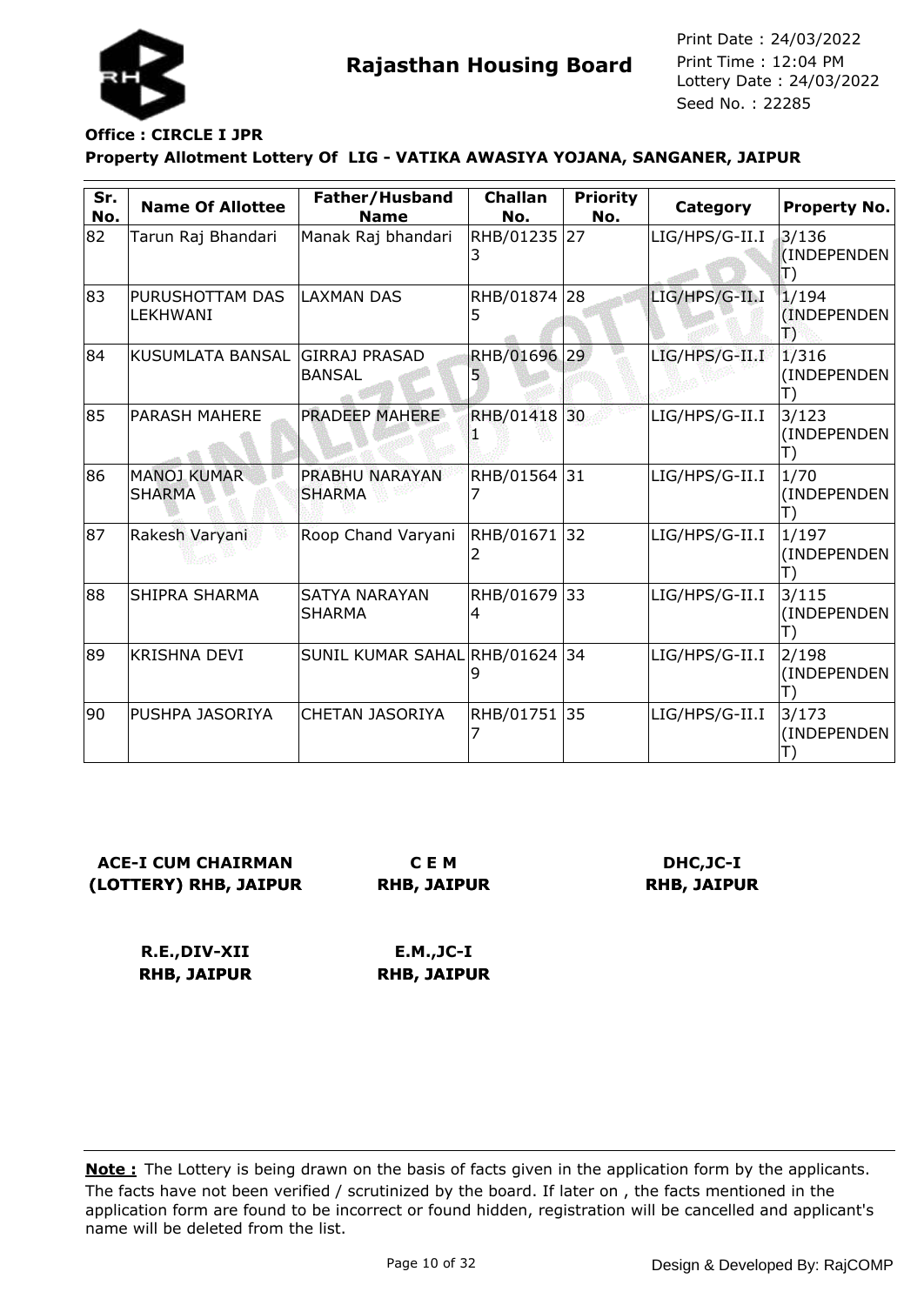

## **Office : CIRCLE I JPR**

#### **Property Allotment Lottery Of LIG - VATIKA AWASIYA YOJANA, SANGANER, JAIPUR**

| Sr.<br>No. | <b>Name Of Allottee</b>              | Father/Husband<br><b>Name</b>         | <b>Challan</b><br>No. | <b>Priority</b><br>No. | Category       | <b>Property No.</b>                  |
|------------|--------------------------------------|---------------------------------------|-----------------------|------------------------|----------------|--------------------------------------|
| 91         | Saurabh Sharma                       | Swaroop Narain<br>Sharma              | RHB/01909<br>6        | 36                     | LIG/HPS/G-II.I | 1/312<br>(INDEPENDEN<br>$\ket{\top}$ |
| 92         | <b>SUDHIR KUMAR</b>                  | RAM SARAN GUPTA                       | RHB/01554 37<br>4     |                        | LIG/HPS/G-II.I | 1/191<br>(INDEPENDEN<br>Ð            |
| 93         | <b>LAL SINGH</b>                     | <b>BALLA RAM</b>                      | RHB/02036<br>5        | 38                     | LIG/HPS/G-II.I | 1/31<br>(INDEPENDEN<br>T)            |
| 94         | Sawai Singh                          | Nadan Singh                           | RHB/01183 39<br>8     |                        | LIG/HPS/G-II.I | 1/227<br>(INDEPENDEN<br>T)           |
| 95         | <b>RAHUL SHARMA</b>                  | <b>RAJESH KUMAR</b><br><b>SHARMA</b>  | RHB/01963<br>9        | 40                     | LIG/HPS/G-II.I | 2/132<br>(INDEPENDEN                 |
| 96         | <b>BEENA SHARMA</b>                  | <b>BHAGAWAN SAHAY</b><br>SHARMA       | RHB/01813<br>4        | 41                     | LIG/HPS/G-II.I | 2/128<br>(INDEPENDEN                 |
| 97         | <b>SUBHASH CHAND</b><br><b>SAINI</b> | <b>JAGDISH PRASAD</b><br><b>SAINI</b> | RHB/01655 42<br>1     |                        | LIG/HPS/G-II.I | 2/26<br>(INDEPENDEN                  |
| 98         | <b>BANWARI LAL</b><br><b>GURJAR</b>  | RAM LAL GURJAR                        | RHB/01343 43<br>4     |                        | LIG/HPS/G-II.I | 3/112<br>(INDEPENDEN<br>$\Box$       |
| 99         | KIRAN DEVI NAREDI                    | MUKESH KUMAR<br><b>NAREDI</b>         | RHB/01583 44          |                        | LIG/HPS/G-II.I | 2/213<br>(INDEPENDEN                 |

## **ACE-I CUM CHAIRMAN (LOTTERY) RHB, JAIPUR**

**C E M RHB, JAIPUR**

## **DHC,JC-I RHB, JAIPUR**

**R.E.,DIV-XII RHB, JAIPUR**

**E.M.,JC-I RHB, JAIPUR**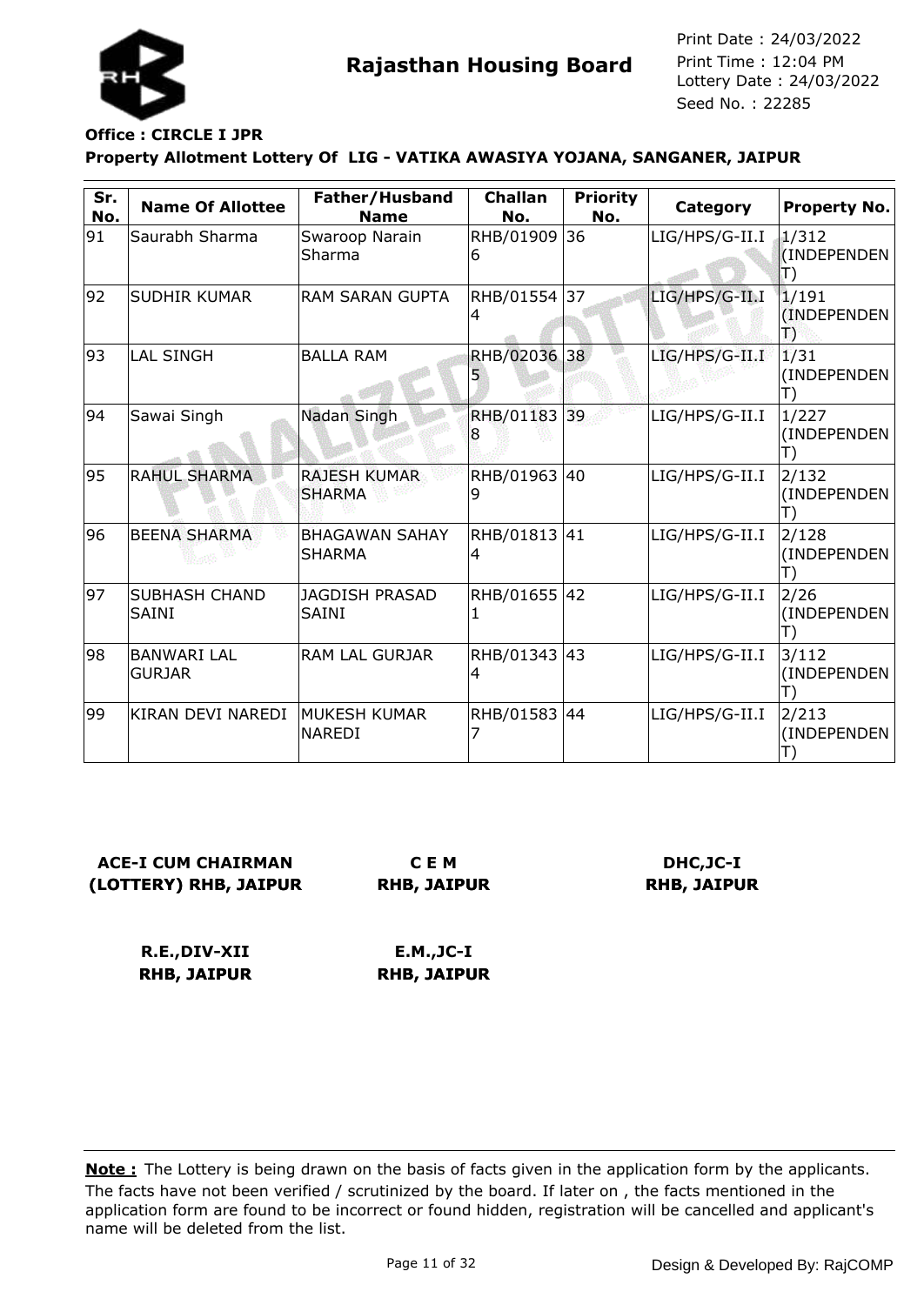

## **Office : CIRCLE I JPR**

#### **Property Allotment Lottery Of LIG - VATIKA AWASIYA YOJANA, SANGANER, JAIPUR**

| Sr.<br>No. | <b>Name Of Allottee</b>              | Father/Husband<br><b>Name</b>           | <b>Challan</b><br>No. | <b>Priority</b><br>No. | Category          | <b>Property No.</b>        |
|------------|--------------------------------------|-----------------------------------------|-----------------------|------------------------|-------------------|----------------------------|
| 100        | RAJKUMAR GUPTA                       | <b>RAMESHWAR</b><br><b>PRASAD GUPTA</b> | RHB/02326 45<br>3.    |                        | LIG/HPS/G-II.I    | 1/72<br>(INDEPENDEN<br>T)  |
| 101        | Teo Ram Hasani                       | Nathumal                                | RHB/02031<br>8        | 46                     | LIG/HPS/G-II.I    | 2/142<br>(INDEPENDEN<br>Ð  |
| 102        | ABHISHEK MITTAL                      | IRAGHUNANDA N<br>MITTAL                 | <b>RHB/02138</b><br>6 | 47                     | LIG/HPS/G-II.I    | 2/39<br>(INDEPENDEN        |
| 103        | <b>CHANDAN GHOSH</b>                 | <b>AJIT GHOSH</b>                       | RHB/01602 48          |                        | LIG/HPS/G-II.I    | 2/144<br>(INDEPENDEN<br>T) |
| 104        | <b>VINITA KANWAR</b>                 | <b>RENVEER SINGH</b>                    | RHB/01754 49<br>8     |                        | LIG/HPS/G-II.I    | 2/55<br>(INDEPENDEN        |
| 105        | <b>NEENA SINGH</b>                   | ISHARWAN SINGH                          | GRS/25537             | 50                     | LIG/HPS/G-II.I    | 3/94<br>(INDEPENDEN        |
| 106        | VIJAY KUMAR SINDHI RAM CHANDRA       |                                         | RHB/02286 1<br>3      |                        | $LIG/HPS/G-II.II$ | 2/217<br>(INDEPENDEN       |
| 107        | <b>RAMESH SHEWKANI</b>               | <b>IBHAGWAN DASS</b><br><b>SHEWKANI</b> | RHB/02071<br>0        | $\overline{2}$         | LIG/HPS/G-II.II   | 2/36<br>(INDEPENDEN        |
| 108        | <b>LOKESH KUMAR</b><br><b>SHARMA</b> | <b>PRAHLAD LAL</b><br><b>SHARMA</b>     | RHB/02321 4           |                        | $LIG/HPS/G-II.II$ | 1/202<br>(INDEPENDEN       |

## **ACE-I CUM CHAIRMAN (LOTTERY) RHB, JAIPUR**

**C E M RHB, JAIPUR**

## **DHC,JC-I RHB, JAIPUR**

**R.E.,DIV-XII RHB, JAIPUR**

**E.M.,JC-I RHB, JAIPUR**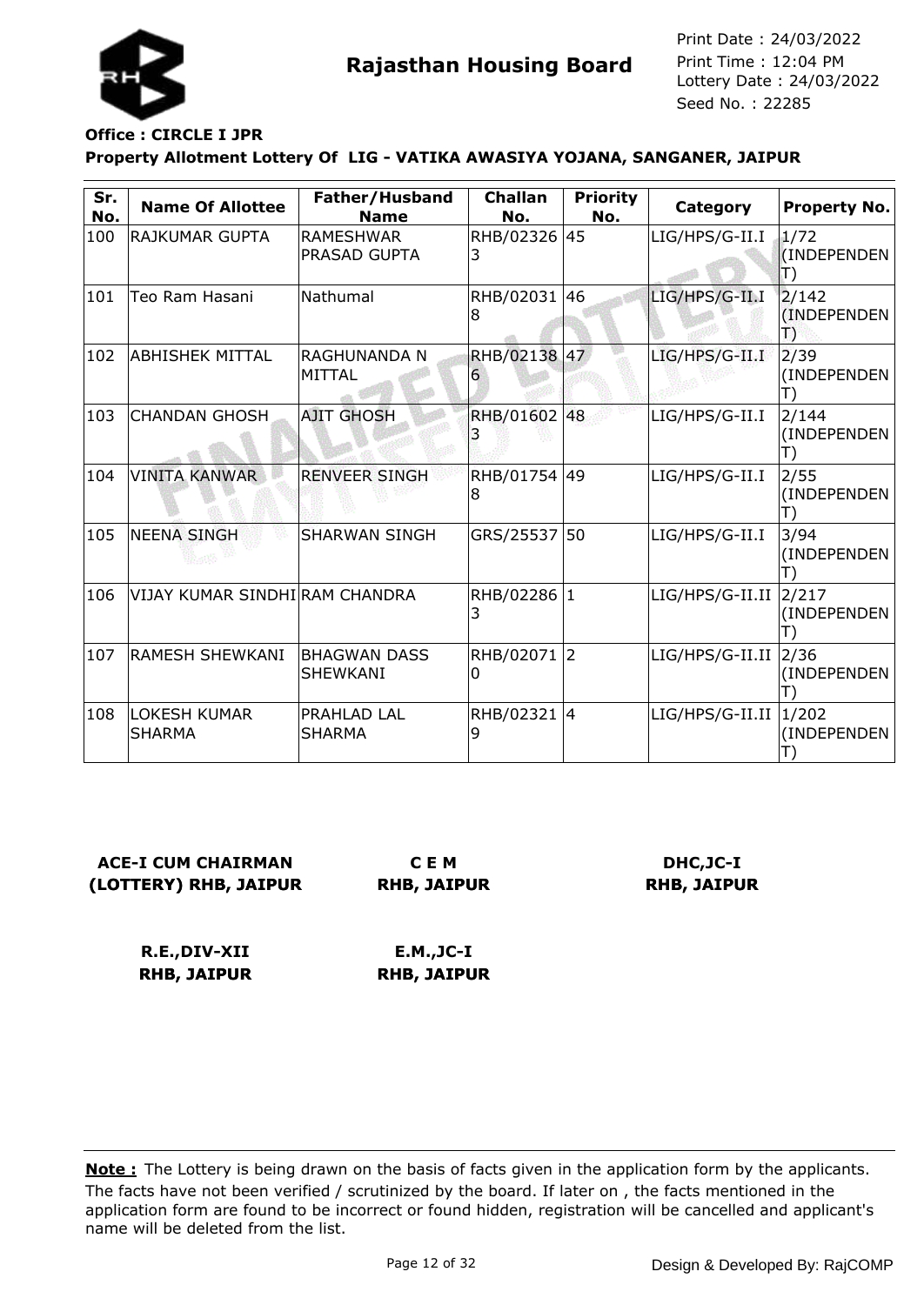

## **Office : CIRCLE I JPR**

#### **Property Allotment Lottery Of LIG - VATIKA AWASIYA YOJANA, SANGANER, JAIPUR**

| Sr.<br>No.    | <b>Name Of Allottee</b>               | Father/Husband<br><b>Name</b>          | <b>Challan</b><br>No. | <b>Priority</b><br>No. | Category                | <b>Property No.</b>        |
|---------------|---------------------------------------|----------------------------------------|-----------------------|------------------------|-------------------------|----------------------------|
| 109           | <b>LAXMI SHARMA</b>                   | <b>VIRENDRA KUMAR</b><br><b>SHARMA</b> | RHB/02336             | 5                      | $LIG/HPS/G-II.II$ 2/126 | (INDEPENDEN<br>T)          |
| 110           | <b>JAGDISH PRASAD</b><br><b>GARG</b>  | <b>RADHEY SHYAM</b><br><b>GARG</b>     | RHB/01115 6<br>5      |                        | LIG/HPS/G-II.II         | 3/124<br>(INDEPENDEN<br>Т  |
| 111           | <b>DEEPAK PAREEK</b>                  | <b>RAMESH KUMAR</b><br><b>PAREEK</b>   | <b>RHB/01480</b>      | 7.                     | LIG/HPS/G-II.II         | 3/103<br>(INDEPENDEN<br>T) |
| 112           | banwari lal gupta                     | <b>SRINARAYAN GUPTA</b>                | RHB/01378 8           |                        | LIG/HPS/G-II.II         | 2/201<br>(INDEPENDEN<br>T) |
| 113           | <b>Chandan Singh</b><br><b>Basnal</b> | <b>Heera Singh</b>                     | RHB/02108 1<br>2      |                        | LIG/HPS/G-III           | 3/129<br>(INDEPENDEN<br>T) |
| 114           | <b>RAJ KANWAR</b>                     | <b>GANESH BAIRWA</b>                   | RHB/01549 1<br>1      |                        | LIG/HPS/G-IV            | 1/220<br>(INDEPENDEN       |
| $ 115\rangle$ | POOJA BAIRWA                          | <b>NARENDRA KUMAR</b><br><b>BAIRWA</b> | RHB/01254 2<br>0      |                        | LIG/HPS/G-IV            | 2/182<br>(INDEPENDEN       |
| 116           | suresh khinchi                        | <b>CHITTAR KHINCHI</b>                 | RHB/01204 3<br>2      |                        | LIG/HPS/G-IV            | 1/195<br>(INDEPENDEN<br>T) |
| 117           | MANISHA KUMARI<br><b>BAIRWA</b>       | <b>SURENDRA KUMAR</b><br><b>BAIRWA</b> | RHB/01493 4<br>4      |                        | LIG/HPS/G-IV            | 1/190<br>(INDEPENDEN       |

**ACE-I CUM CHAIRMAN (LOTTERY) RHB, JAIPUR**

**C E M RHB, JAIPUR**

**DHC,JC-I RHB, JAIPUR**

**R.E.,DIV-XII RHB, JAIPUR**

**E.M.,JC-I RHB, JAIPUR**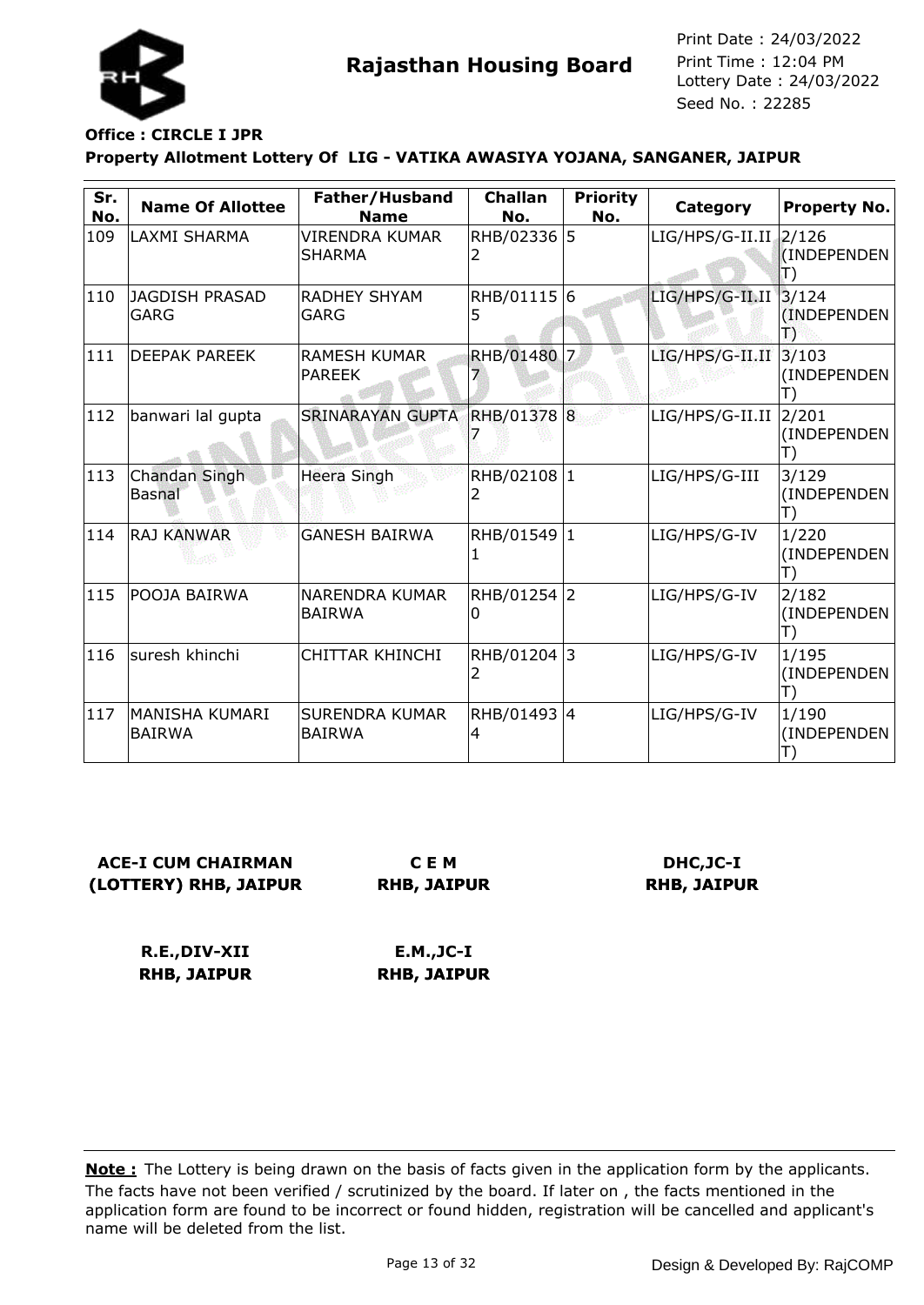

## **Office : CIRCLE I JPR**

#### **Property Allotment Lottery Of LIG - VATIKA AWASIYA YOJANA, SANGANER, JAIPUR**

| Sr.<br>No. | <b>Name Of Allottee</b>            | Father/Husband<br><b>Name</b>           | <b>Challan</b><br>No. | <b>Priority</b><br>No. | Category     | Property No.                        |
|------------|------------------------------------|-----------------------------------------|-----------------------|------------------------|--------------|-------------------------------------|
| 118        | Dhanraj Dhanraj                    | Panchulal                               | RHB/01985 5           |                        | LIG/HPS/G-IV | 3/90<br>(INDEPENDEN<br>$\ket{\top}$ |
| 119        | MEENA DEVI                         | <b>SURESH KUMAR</b>                     | RHB/02231  6<br>6     |                        | LIG/HPS/G-IV | 2/207<br>(INDEPENDEN)<br>慢          |
| 120        | PAWAN NAINIWAL                     | <b>JAY SHANKAR</b><br>NAINIWAL          | RHB/01963             | 7.                     | LIG/HPS/G-IV | 2/140<br>(INDEPENDEN<br>T)          |
| 121        | Kavita Chouhan                     | <b>GOVIND VERMA</b>                     | RHB/01420 8           |                        | LIG/HPS/G-IV | 1/201<br>(INDEPENDEN                |
| 122        | raj kumar dayma                    | MIRCHA RAM DAYMA                        | RHB/02041 9<br>6      |                        | LIG/HPS/G-IV | 3/122<br>(INDEPENDEN<br>T)          |
| 123        | jayoti devi                        | <b>NARENDRA KUMAR</b><br><b>MAHAWAR</b> | RHB/02040  10<br>5    |                        | LIG/HPS/G-IV | 1/41<br>(INDEPENDEN<br>$\Box$       |
| 124        | AMAR BAI                           | <b>BHARAT LAL</b>                       | RHB/02163 11<br>6     |                        | LIG/HPS/G-IV | 1/186<br>(INDEPENDEN<br>T)          |
| 125        | <b>MANISH KUMAR</b><br><b>HADA</b> | <b>BHANWAR LAL</b><br><b>NAYAK</b>      | RHB/01436 12<br>9     |                        | LIG/HPS/G-IV | 2/205<br>(INDEPENDEN<br>T)          |
| 126        | Vikesh Chiraniya                   | <b>RAM DAYAL</b><br>CHIRANIYA           | RHB/01589 13<br>14    |                        | LIG/HPS/G-IV | 2/48<br>(INDEPENDEN                 |

| <b>ACE-I CUM CHAIRMAN</b> | <b>CEM</b>         |
|---------------------------|--------------------|
| (LOTTERY) RHB, JAIPUR     | <b>RHB, JAIPUR</b> |

**DHC,JC-I RHB, JAIPUR**

**R.E.,DIV-XII RHB, JAIPUR E.M.,JC-I RHB, JAIPUR**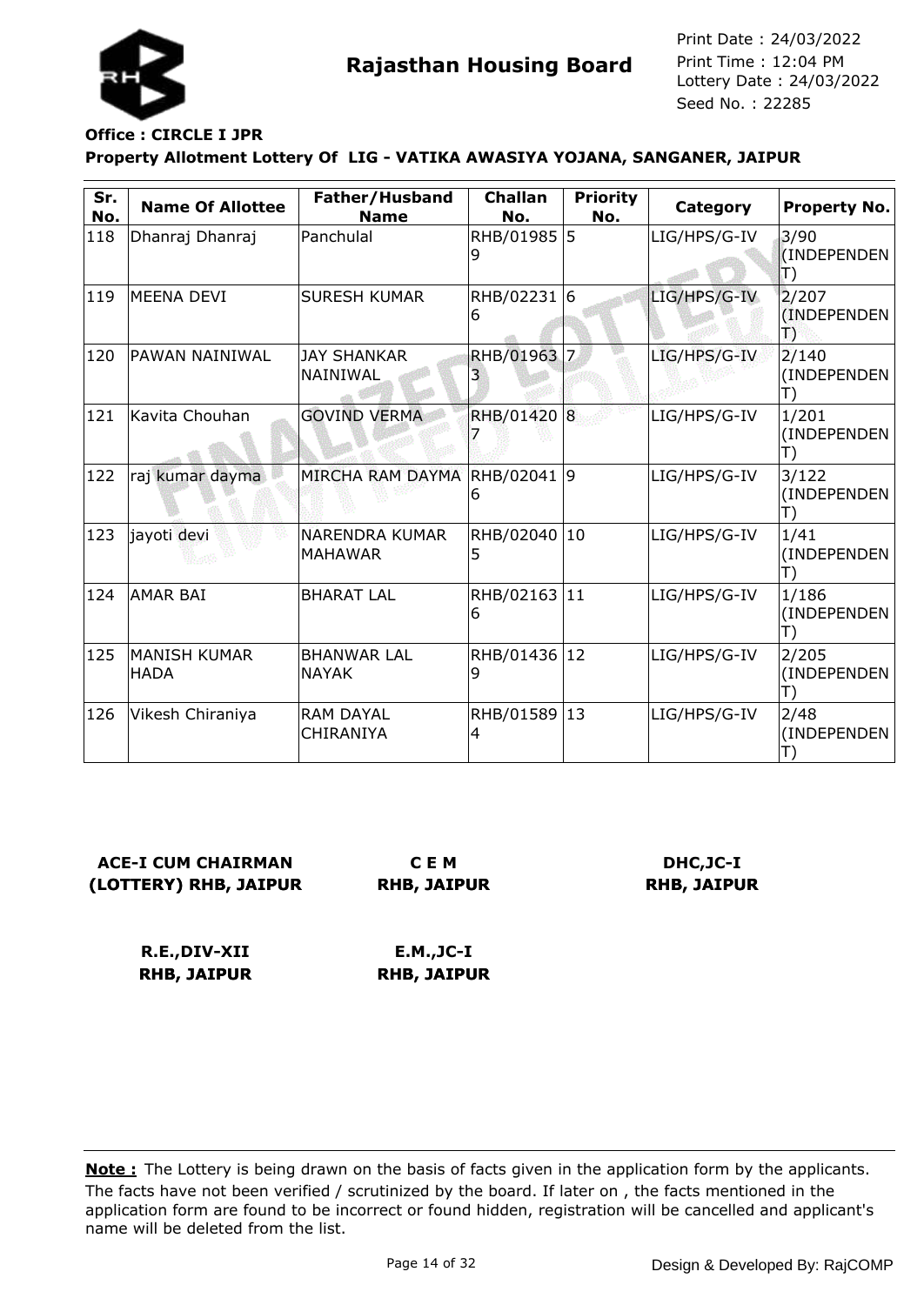

## **Office : CIRCLE I JPR**

**Property Allotment Lottery Of LIG - VATIKA AWASIYA YOJANA, SANGANER, JAIPUR**

| Sr.<br>No. | <b>Name Of Allottee</b>              | Father/Husband<br><b>Name</b>              | <b>Challan</b><br>No. | <b>Priority</b><br>No. | Category     | <b>Property No.</b>                         |
|------------|--------------------------------------|--------------------------------------------|-----------------------|------------------------|--------------|---------------------------------------------|
| 127        | <b>SHIVAM SINGH</b>                  | <b>BIJENDRA SINGH</b>                      | RHB/01995             | 14                     | LIG/HPS/G-IV | 2/37<br>(INDEPENDEN<br>$ \mathsf{T}\rangle$ |
| 128        | Bhagirath                            | Amar Singh                                 | RHB/02139 15<br>8     |                        | LIG/HPS/G-IV | 1/318<br>(INDEPENDEN<br>B                   |
| 129        | ANITA VERMA                          | <b>RAVI VERMA</b>                          | RHB/01711 16          |                        | LIG/HPS/G-IV | 2/42<br>(INDEPENDEN                         |
| 130        | <b>GAJENDRA</b><br><b>CHITTORIYA</b> | <b>MAHENDRA KUMAR</b><br><b>CHITTORIYA</b> | RHB/01998 17          |                        | LIG/HPS/G-IV | 2/131<br>(INDEPENDEN                        |
| 131        | <b>SANNI KUMAR</b>                   | <b>KAILASH CHAND</b><br><b>BAIRWA</b>      | RHB/02105<br>8        | 18                     | LIG/HPS/G-IV | 3/148<br>(INDEPENDEN                        |
| 132        | <b>ANITA DEVI</b>                    | <b>MAHAVIR PRASAD</b>                      | RHB/02084 19<br>1     |                        | LIG/HPS/G-IV | 1/198<br>(INDEPENDEN                        |
| 133        | <b>KAUSHAL KHINCHI</b>               | PRABHU SINGH<br><b>KHINCHI</b>             | RHB/01516<br>9        | 20                     | LIG/HPS/G-IV | 2/209<br>(INDEPENDEN                        |
| 134        | <b>RAKESH KUMAR</b><br><b>RAIGAR</b> | <b>MOHAN LAL</b>                           | RHB/01642<br>0        | 21                     | LIG/HPS/G-IV | 2/38<br>(INDEPENDEN<br>T)                   |
| 135        | RAJESH                               | <b>DHANIRAM</b>                            | RHB/02185 22<br>4     |                        | LIG/HPS/G-IV | 1/52<br>(INDEPENDEN                         |

**ACE-I CUM CHAIRMAN (LOTTERY) RHB, JAIPUR**

**C E M RHB, JAIPUR**

**DHC,JC-I RHB, JAIPUR**

**R.E.,DIV-XII RHB, JAIPUR**

**E.M.,JC-I RHB, JAIPUR**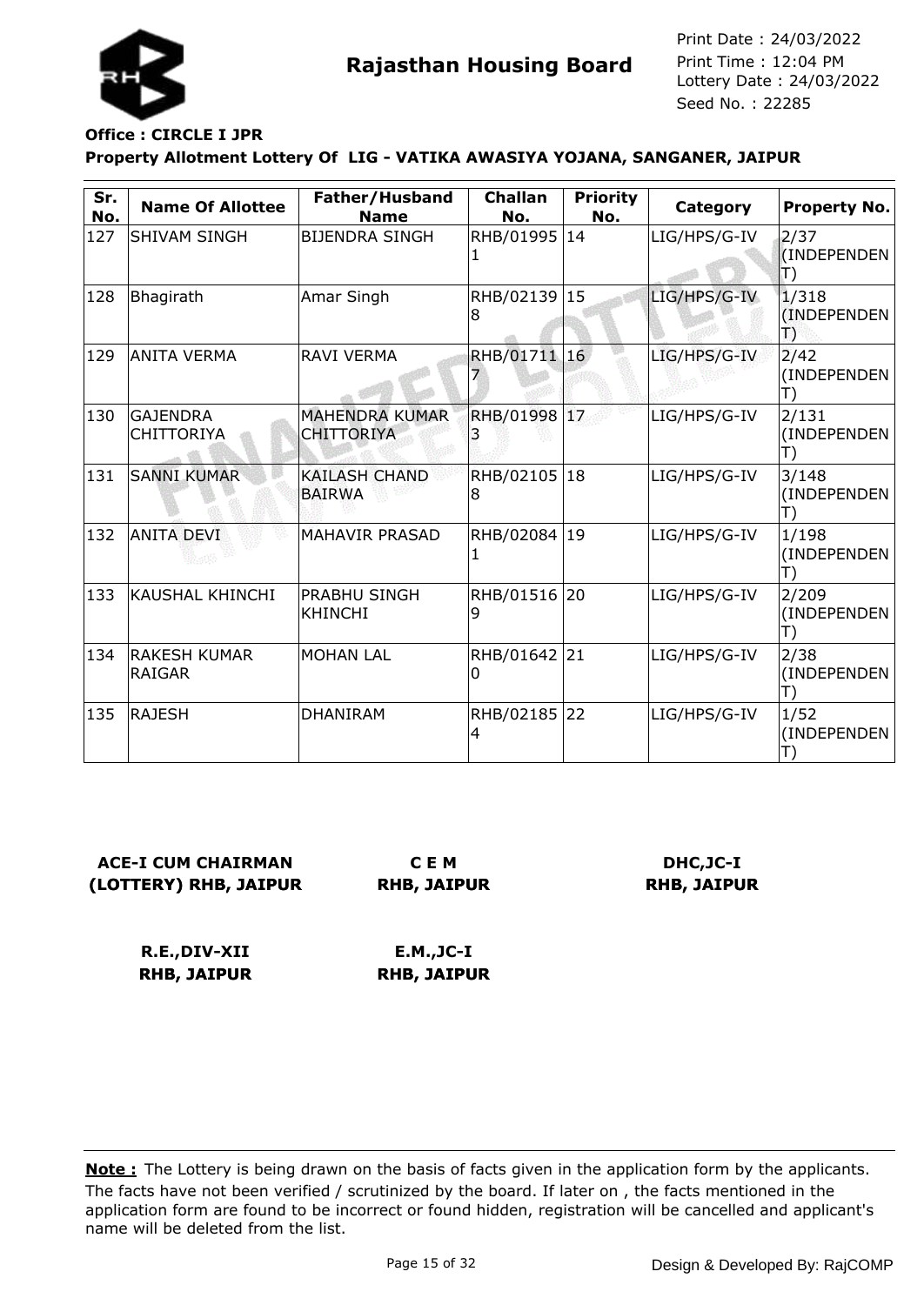

## **Office : CIRCLE I JPR**

#### **Property Allotment Lottery Of LIG - VATIKA AWASIYA YOJANA, SANGANER, JAIPUR**

| Sr.<br>No. | <b>Name Of Allottee</b>              | Father/Husband<br><b>Name</b>         | <b>Challan</b><br>No. | <b>Priority</b><br>No. | Category       | <b>Property No.</b>        |
|------------|--------------------------------------|---------------------------------------|-----------------------|------------------------|----------------|----------------------------|
| 136        | PANKAJ MAHAWAR                       | <b>GOKAL RAM</b><br><b>MAHAWAR</b>    | RHB/02101 23          |                        | LIG/HPS/G-IV   | 2/204<br>(INDEPENDEN<br>T) |
| 137        | <b>OM PRAKASH</b>                    | <b>KANHAIYA LAL</b>                   | RHB/01257 24<br>4     |                        | LIG/HPS/G-IV   | 1/219<br>(INDEPENDEN<br>Ð  |
| 138        | POOJA NAVARIYA                       | <b>SAGAR MAL</b><br><b>NAVARIYA</b>   | RHB/01732<br>5        | 25                     | LIG/HPS/G-IV   | 1/55<br>(INDEPENDEN        |
| 139        | <b>GORI SHANKAR</b><br><b>BAIRWA</b> | <b>KAILASH CHAND</b><br><b>BAIRWA</b> | RHB/02104 26          |                        | LIG/HPS/G-IV   | 2/134<br>(INDEPENDEN<br>T) |
| 140        | <b>HITESH KUMAR</b><br><b>LODIYA</b> | <b>OM PRAKASH</b><br><b>BAIRWA</b>    | RHB/02320<br>5        | 27                     | LIG/HPS/G-IV   | 1/218<br>(INDEPENDEN       |
| 141        | <b>RAVI BAIRWA</b>                   | Let. LALCHAND<br><b>BAIRWA</b>        | RHB/02275<br>6        | 28                     | LIG/HPS/G-IV   | 3/135<br>(INDEPENDEN       |
| 142        | Kishori Sharma                       | Jagat Ram Sharma                      | RHB/01622 1<br>4      |                        | LIG/HPS/G-IX.I | 3/119<br>(INDEPENDEN       |
| 143        | <b>Balbeer Singh</b>                 | Arjun Singh                           | RHB/02141             | 2                      | LIG/HPS/G-IX.I | 2/41<br>(INDEPENDEN        |
| 144        | Babu Lal Adhikari                    | Upendra Adhikari                      | RHB/01317 3<br>4      |                        | LIG/HPS/G-IX.I | 2/200<br>(INDEPENDEN       |

## **ACE-I CUM CHAIRMAN (LOTTERY) RHB, JAIPUR**

**C E M RHB, JAIPUR**

## **DHC,JC-I RHB, JAIPUR**

**R.E.,DIV-XII RHB, JAIPUR**

**E.M.,JC-I RHB, JAIPUR**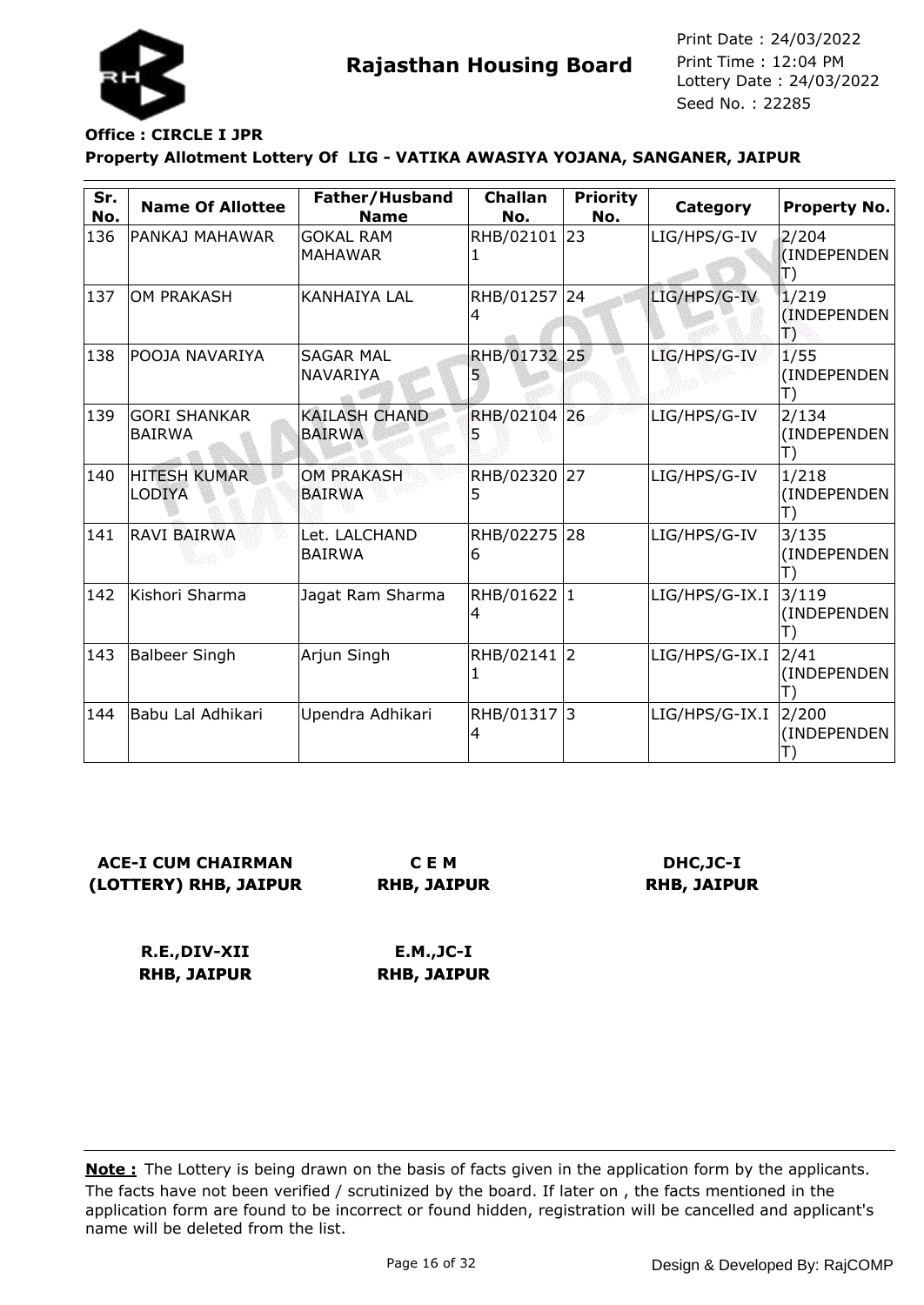

## **Office : CIRCLE I JPR**

#### **Property Allotment Lottery Of LIG - VATIKA AWASIYA YOJANA, SANGANER, JAIPUR**

| Sr.<br>No. | <b>Name Of Allottee</b>               | Father/Husband<br><b>Name</b>      | <b>Challan</b><br>No. | <b>Priority</b><br>No. | Category               | <b>Property No.</b>        |
|------------|---------------------------------------|------------------------------------|-----------------------|------------------------|------------------------|----------------------------|
| 145        | SWASTI SRIVASTAVA SHYAM KISHORE       |                                    | RHB/02194 1<br>5      |                        | $LIG/HPS/G-IX.II 1/75$ | (INDEPENDEN<br>T)          |
| 146        | <b>KULDEEP</b><br><b>CHOUDHARY</b>    | <b>SITARAM</b><br><b>CHOUDHARY</b> | RHB/01757 2<br>8      |                        | $LIG/HPS/G-IX.II 1/50$ | (INDEPENDEN<br>授           |
| 147        | <b>ANIL DOI</b>                       | <b>GOVIND NARAYAN</b>              | RHB/01820 1<br>6      |                        | LIG/HPS/G-<br>IX.III.  | 1/38<br>(INDEPENDEN<br>T)  |
| 148        | <b>GAURAV JASORIA</b>                 | LOKESH JASORIA                     | RHB/01557 2           |                        | LIG/HPS/G-<br>IX.III   | 2/34<br>(INDEPENDEN<br>T)  |
| 149        | ARJUN LAL MEENA                       | <b>RAM LAL MEENA</b>               | RHB/01628 1<br>2      |                        | LIG/HPS/G-V            | 3/210<br>(INDEPENDEN<br>T) |
| 150        | <b>RAJENDRA KUMAR</b><br><b>MEENA</b> | RANJEET MEENA                      | RHB/01098 2<br>5      |                        | LIG/HPS/G-V            | 3/172<br>(INDEPENDEN<br>T) |
| 151        | <b>RENU KUMARI</b><br><b>MEENA</b>    | <b>LAXMAN MEENA</b>                | RHB/01537<br>4        | l3                     | LIG/HPS/G-V            | 1/63<br>(INDEPENDEN<br>T)  |
| 152        | MURLI DHAR MEENA                      | HARSAHAY MEENA                     | RHB/01403<br>4        | 14                     | LIG/HPS/G-V            | 1/214<br>(INDEPENDEN<br>T) |
| 153        | RAJENDRA KUMAR<br><b>MEENA</b>        | MOHAN LAL MENA                     | RHB/02093 5<br>3      |                        | LIG/HPS/G-V            | 1/311<br>(INDEPENDEN       |

| <b>ACE-I CUM CHAIRMAN</b> |      |
|---------------------------|------|
| (LOTTERY) RHB, JAIPUR     | RHB. |

**C E M JAIPUR** 

**DHC,JC-I RHB, JAIPUR**

**R.E.,DIV-XII RHB, JAIPUR E.M.,JC-I RHB, JAIPUR**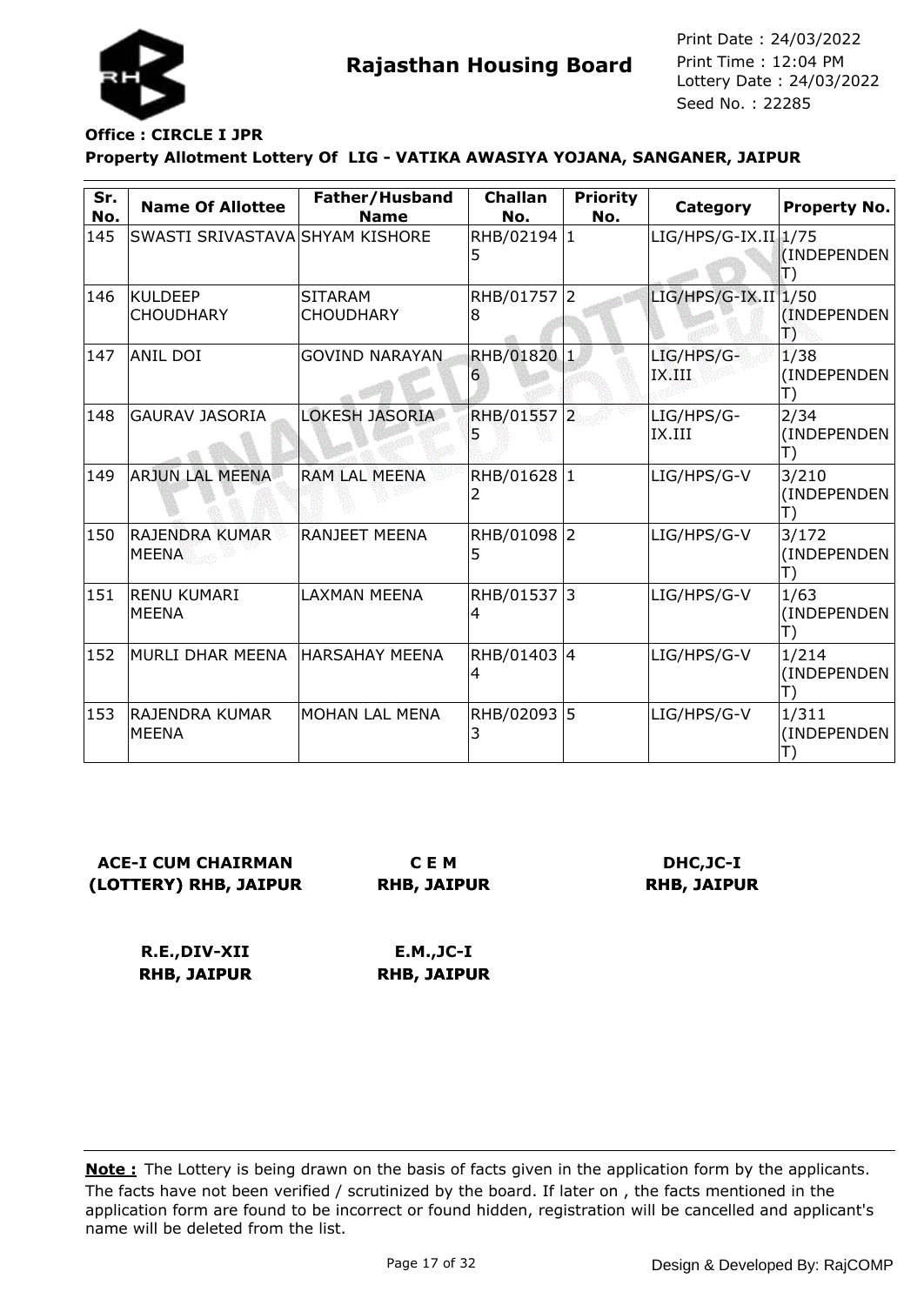

## **Office : CIRCLE I JPR**

#### **Property Allotment Lottery Of LIG - VATIKA AWASIYA YOJANA, SANGANER, JAIPUR**

| Sr. | <b>Name Of Allottee</b>              | Father/Husband                      | <b>Challan</b>    | <b>Priority</b> | Category    | Property No.                                |
|-----|--------------------------------------|-------------------------------------|-------------------|-----------------|-------------|---------------------------------------------|
| No. |                                      | <b>Name</b>                         | No.               | No.             |             |                                             |
| 154 | TAMANNA MEENA                        | <b>RAMESH MEENA</b>                 | RHB/01239 6<br>0  |                 | LIG/HPS/G-V | 1/46<br><b>(INDEPENDEN)</b><br>$\ket{\top}$ |
| 155 | <b>LAXMI MEENA</b>                   | <b>SHRILAL MEENA</b>                | RHB/02321 7       |                 | LIG/HPS/G-V | 1/78<br>(INDEPENDEN<br>B                    |
| 156 | lGAJENDRA KUMAR<br><b>MEENA</b>      | YADRAM MEENA                        | RHB/01898 8<br>8  |                 | LIG/HPS/G-V | 1/64<br>(INDEPENDEN<br>T)                   |
| 157 | Rameshwer Prasad<br>Meena            | Jagdish meena                       | RHB/02090 9       |                 | LIG/HPS/G-V | 2/143<br>(INDEPENDEN<br>T)                  |
| 158 | <b>DURGA SHANKER</b><br><b>MEENA</b> | MOHAN LAL MEENA                     | RHB/02211 10      |                 | LIG/HPS/G-V | 1/53<br>(INDEPENDEN<br>T)                   |
| 159 | rishi kesh meena                     | haricharan meena                    | RHB/01605 11<br>9 |                 | LIG/HPS/G-V | 1/77<br>(INDEPENDEN<br>T)                   |
| 160 | lPANKHI LAL MEENA                    | BANSHI LAL MEENA                    | RHB/02311 12<br>5 |                 | LIG/HPS/G-V | 3/92<br>(INDEPENDEN<br>T)                   |
| 161 | AJAY MEENA                           | <b>RAGHUVEER LAL</b><br>MEENA       | RHB/01469<br>18   | $ 13\rangle$    | LIG/HPS/G-V | 3/161<br>(INDEPENDEN<br>T)                  |
| 162 | <b>RAHUL KUMAR</b><br><b>MEENA</b>   | <b>GIRDHARI LAL</b><br><b>MEENA</b> | RHB/01881 14<br>2 |                 | LIG/HPS/G-V | 1/314<br>(INDEPENDEN                        |

| <b>ACE-I CUM CHAIRMAN</b> |            |
|---------------------------|------------|
| (LOTTERY) RHB, JAIPUR     | <b>RHB</b> |

**C E M RHB, JAIPUR**

**DHC,JC-I RHB, JAIPUR**

**R.E.,DIV-XII RHB, JAIPUR E.M.,JC-I RHB, JAIPUR**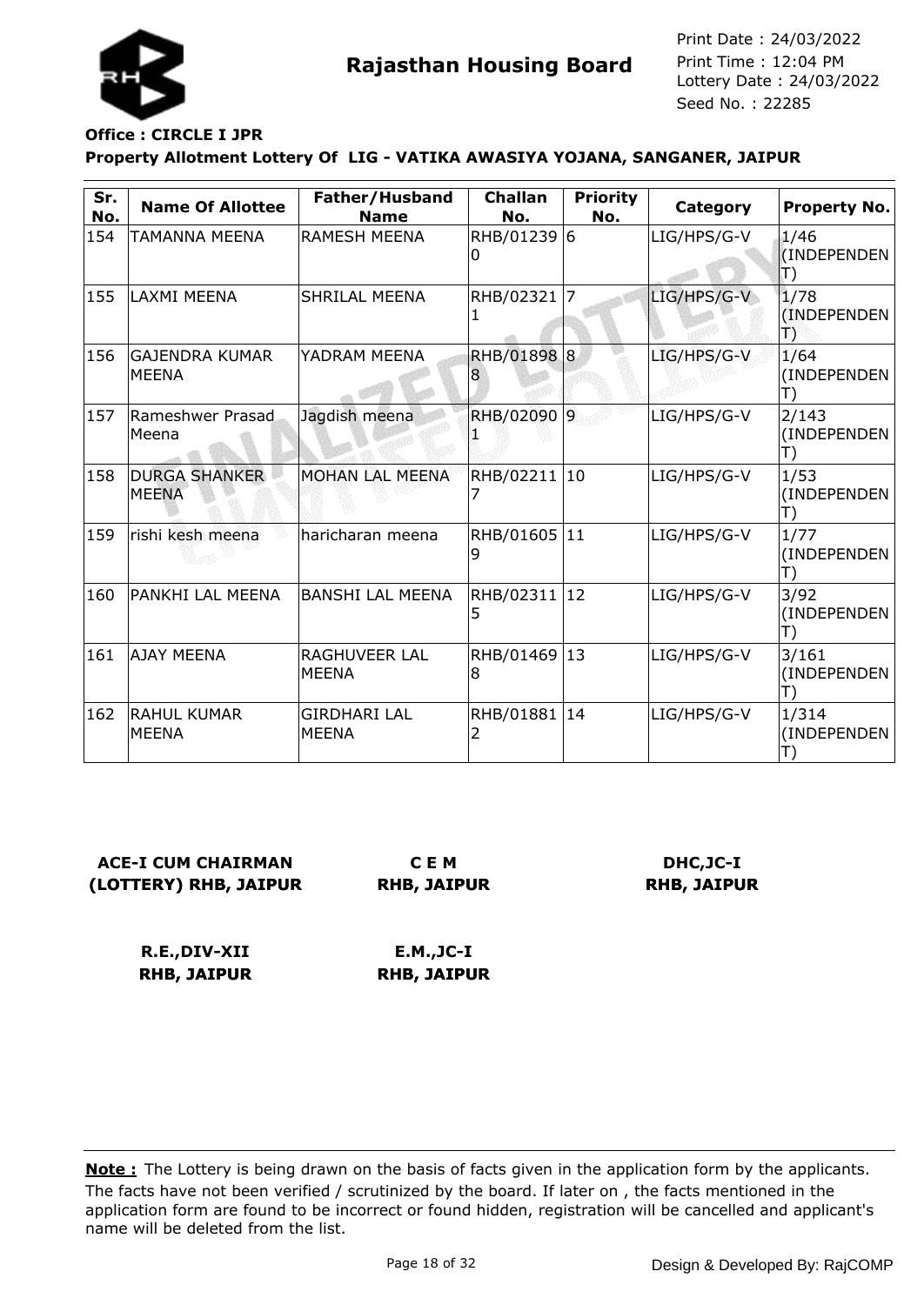

## **Office : CIRCLE I JPR**

#### **Property Allotment Lottery Of LIG - VATIKA AWASIYA YOJANA, SANGANER, JAIPUR**

| Sr.<br>No. | <b>Name Of Allottee</b>               | Father/Husband<br><b>Name</b>       | <b>Challan</b><br>No. | <b>Priority</b><br>No. | Category    | <b>Property No.</b>                  |
|------------|---------------------------------------|-------------------------------------|-----------------------|------------------------|-------------|--------------------------------------|
| 163        | ANIL KUMAR MEENA                      | <b>LAXMAN SINGH</b>                 | RHB/01519 15<br>8     |                        | LIG/HPS/G-V | 1/68<br>(INDEPENDEN<br>$\mathsf{T})$ |
| 164        | <b>VIKASH KUMAR</b><br><b>MEENA</b>   | PYARE LAL MEENA                     | RHB/02038 16          |                        | LIG/HPS/G-V | 1/217<br>(INDEPENDEN<br>Ð            |
| 165        | Anju Meena                            | Jitendra kumar<br>meena             | RHB/01612 17<br>3     |                        | LIG/HPS/G-V | 1/222<br>(INDEPENDEN<br>T)           |
| 166        | Rishiraj Meena                        | <b>GIRDHARI LAL</b><br><b>MEENA</b> | RHB/01472 18          |                        | LIG/HPS/G-V | 3/207<br>(INDEPENDEN                 |
| 167        | <b>PANKAJ MEENA</b>                   | <b>SHIV RAM MEENA</b>               | RHB/02222 19<br>5     |                        | LIG/HPS/G-V | 3/143<br>(INDEPENDEN<br>T)           |
| 168        | RAJ KUMAR MEENA                       | Ram Niwas Meena                     | RHB/02107<br>8        | 20                     | LIG/HPS/G-V | 3/93<br>(INDEPENDEN<br>T)            |
| 169        | <b>JITENDRA KUMAR</b><br><b>MEENA</b> | SHRINARAYA N<br><b>MEENA</b>        | RHB/01793 21<br>3     |                        | LIG/HPS/G-V | 3/98<br>(INDEPENDEN<br>T)            |
| 170        | LAXMAN SINGH                          | <b>BHAGWAN RAM</b>                  | RHB/01519<br>9        | 22                     | LIG/HPS/G-V | 2/8<br>(INDEPENDEN<br>T)             |
| 171        | <b>KAILASH CHAND</b><br><b>MEENA</b>  | <b>BHAURI LAL MEENA</b>             | RHB/01521 23<br>2     |                        | LIG/HPS/G-V | 1/320<br>(INDEPENDEN                 |

## **ACE-I CUM CHAIRMAN (LOTTERY) RHB, JAIPUR**

**C E M RHB, JAIPUR**

## **DHC,JC-I RHB, JAIPUR**

**R.E.,DIV-XII RHB, JAIPUR E.M.,JC-I RHB, JAIPUR**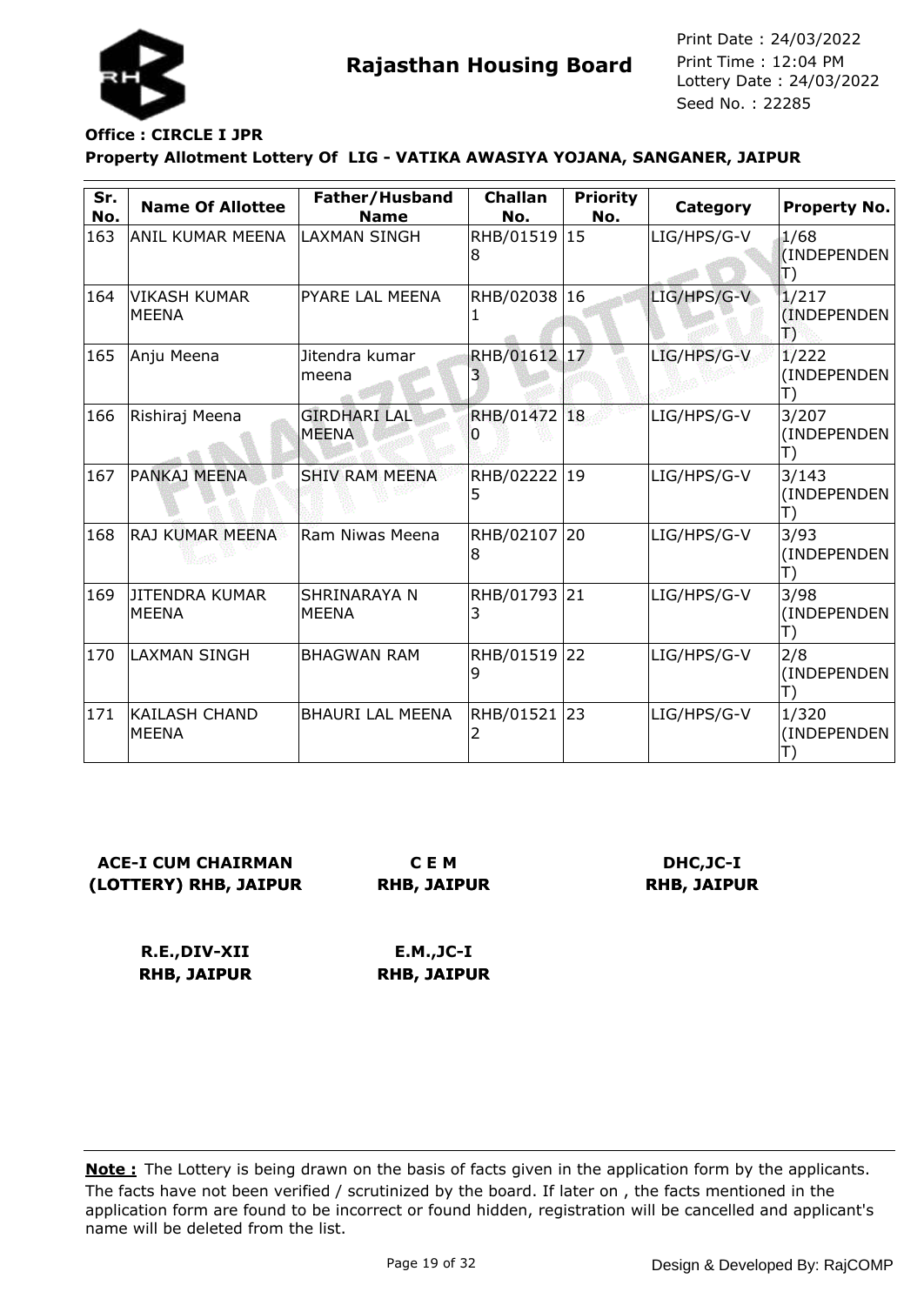

## **Office : CIRCLE I JPR**

#### **Property Allotment Lottery Of LIG - VATIKA AWASIYA YOJANA, SANGANER, JAIPUR**

| Sr.<br>No. | <b>Name Of Allottee</b>                | Father/Husband<br><b>Name</b>                   | <b>Challan</b><br>No. | <b>Priority</b><br>No. | Category       | <b>Property No.</b>                        |
|------------|----------------------------------------|-------------------------------------------------|-----------------------|------------------------|----------------|--------------------------------------------|
| 172        | <b>LOKESH KUMAR</b><br><b>MEENA</b>    | <b>MOHAR SINGH</b>                              | RHB/02272 24          |                        | LIG/HPS/G-V    | 3/144<br>(INDEPENDEN<br>$\ket{\mathsf{T}}$ |
| 173        | RAMESHWAR MEENA   MOOLYA               |                                                 | RHB/02297 25<br>5     |                        | LIG/HPS/G-V    | 3/120<br>(INDEPENDEN<br>Ð                  |
| 174        |                                        | JAI PRAKASH MEENA MOOL CHAND MEENA RHB/01573    |                       | 26                     | LIG/HPS/G-V    | 2/2<br>(INDEPENDEN<br>T)                   |
| 175        | <b>CHAINSUKH MEENA</b>                 | <b>RAM LAL MEENA</b>                            | RHB/02039 27          |                        | LIG/HPS/G-V    | 1/193<br>(INDEPENDEN<br>T)                 |
| 176        | <b>UMENDRA DADHICH</b>                 | <b>VALLABH SHARMA</b>                           | RHB/02278 1<br>0      |                        | LIG/HPS/G-VI   | 2/211<br>(INDEPENDEN                       |
| 177        | <b>DEVENDRA KUMAR</b><br><b>PAREEK</b> | Prem Narain Pareek                              | RHB/01335<br>9        | l2.                    | LIG/HPS/G-VI   | 1/226<br>(INDEPENDEN                       |
| 178        | <b>SHYAM SHARMA</b><br><b>BRIJWASI</b> | <b>GIRRAJ PRASAD</b>                            | RHB/02220<br>1        | l3                     | LIG/HPS/G-VI   | 2/147<br>(INDEPENDEN                       |
| 179        | RAJENDRA SHARMA                        | <b>KISHAN SWAROOP</b><br><b>SHARMA</b>          | RHB/02255 4<br>0      |                        | LIG/HPS/G-VI   | 3/100<br>(INDEPENDEN<br>$\Box$             |
| 180        | Kamal Singh<br>Choudhary               | PARSHURAM<br><b>NARAYAN</b><br><b>CHAUDHARY</b> | RHB/01119 1<br>4      |                        | LIG/HPS/G-VIII | 1/30<br>(INDEPENDEN                        |

## **ACE-I CUM CHAIRMAN (LOTTERY) RHB, JAIPUR**

**C E M RHB, JAIPUR**

## **DHC,JC-I RHB, JAIPUR**

**R.E.,DIV-XII RHB, JAIPUR E.M.,JC-I RHB, JAIPUR**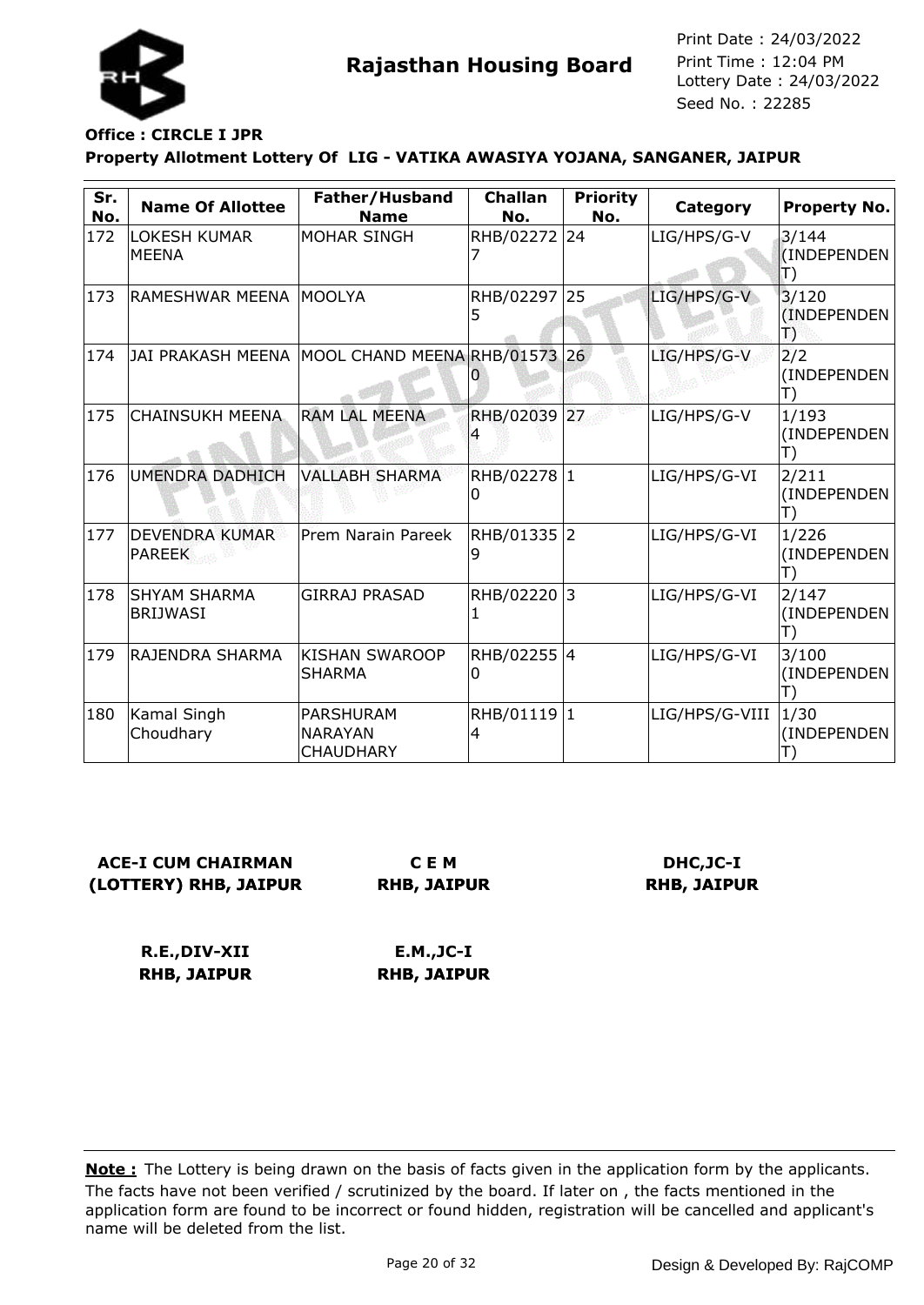

## **Office : CIRCLE I JPR**

#### **Property Allotment Lottery Of LIG - VATIKA AWASIYA YOJANA, SANGANER, JAIPUR**

| Sr.<br>No. | <b>Name Of Allottee</b>             | Father/Husband<br><b>Name</b>       | <b>Challan</b><br>No. | <b>Priority</b><br>No. | Category       | <b>Property No.</b>       |
|------------|-------------------------------------|-------------------------------------|-----------------------|------------------------|----------------|---------------------------|
| 181        | <b>MAHESH VERMA</b>                 | <b>ONKAR LAL</b>                    | RHB/01106 2           |                        | LIG/HPS/G-VIII | 1/48<br>(INDEPENDEN<br>T) |
| 182        | <b>GOURILAL SHARMA</b>              | <b>SHRIMAN LAL</b><br><b>SHARMA</b> | RHB/01979 3<br>3      |                        | LIG/HPS/G-VIII | 1/45<br>(INDEPENDEN<br>慢  |
| 183        | RICHPAL SINGH                       | Prabhu SIngh                        | RHB/01222 4           |                        | LIG/HPS/G-VIII | 2/181<br>(INDEPENDEN      |
| 184        | chetan singh                        | <b>SUKHDEV SINGH</b>                | RHB/02331 5           |                        | LIG/HPS/G-VIII | 1/37<br>(INDEPENDEN       |
| 185        | VIJAY KUMAR DEY                     | HRIDAY RANJAN DEY RHB/02032 6       | 6                     |                        | LIG/HPS/G-VIII | 2/178<br>(INDEPENDEN      |
| 186        | <b>KHOOBI RAM</b>                   | <b>GANESHI LAL</b>                  | RHB/02173 7           |                        | LIG/HPS/G-VIII | 2/49<br>(INDEPENDEN       |
| 187        | <b>BABY KU</b>                      | K.C. Ulahannan                      | RHB/01233 8<br>3      |                        | LIG/HPS/G-VIII | 2/1<br>(INDEPENDEN        |
| 188        | <b>MAHENDRA PAL</b><br><b>SINGH</b> | <b>HARLAL SINGH</b>                 | RHB/01894 9<br>6      |                        | LIG/HPS/G-VIII | 1/54<br>(INDEPENDEN       |
| 189        | <b>DEEPAK</b><br>KHANDELWAL         | <b>KHEM CHAND</b><br>KHANDELWAL     | RHB/01375 1<br>6      |                        | LIG/ORS/G-I.I  | 2/183<br>(INDEPENDEN      |

## **ACE-I CUM CHAIRMAN (LOTTERY) RHB, JAIPUR**

**C E M RHB, JAIPUR**

## **DHC,JC-I RHB, JAIPUR**

**R.E.,DIV-XII RHB, JAIPUR E.M.,JC-I RHB, JAIPUR**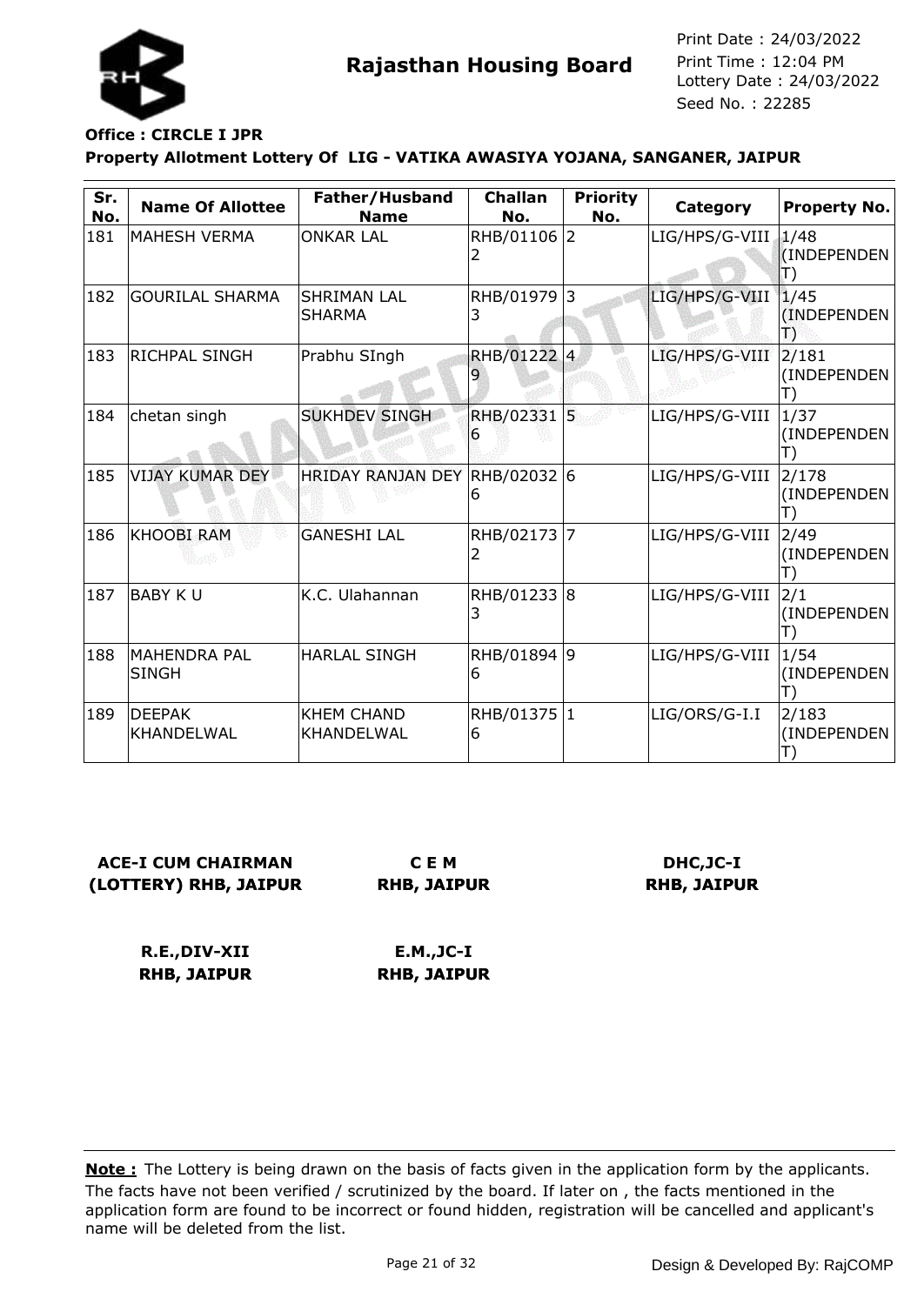

## **Office : CIRCLE I JPR**

#### **Property Allotment Lottery Of LIG - VATIKA AWASIYA YOJANA, SANGANER, JAIPUR**

| Sr.<br>No. | <b>Name Of Allottee</b>            | Father/Husband<br><b>Name</b>             | <b>Challan</b><br>No. | <b>Priority</b><br>No. | Category      | Property No.                               |
|------------|------------------------------------|-------------------------------------------|-----------------------|------------------------|---------------|--------------------------------------------|
| 190        | MUKESH KUMAR<br><b>GAUTTAM</b>     | <b>BAJRANG LAL</b><br><b>GAUTTAM</b>      | RHB/01287 2           |                        | LIG/ORS/G-I.I | 3/164<br>(INDEPENDEN<br>$\ket{\mathsf{T}}$ |
| 191        | <b>OM PRAKASH</b><br><b>SHARMA</b> | <b>NAND GOPAL</b><br><b>SHARMA</b>        | RHB/01593 3<br>18     |                        | LIG/ORS/G-I.I | 3/146<br>(INDEPENDEN<br>Ð                  |
| 192        | <b>PRADEEP</b><br>JETHANANDANI     | <b>SHANKAR LAL</b><br><b>JETHANANDANI</b> | RHB/01127 4           |                        | LIG/ORS/G-I.I | 2/52<br>(INDEPENDEN                        |
| 193        | <b>HEMANT SHARMA</b>               | <b>MAHESH CHAND</b><br><b>SHARMA</b>      | RHB/01505 6           |                        | LIG/ORS/G-I.I | 1/36<br>(INDEPENDEN<br>T)                  |
| 194        | Hari Singh                         | Laxman Singh                              | RHB/01778 7<br>2      |                        | LIG/ORS/G-I.I | 2/3<br>(INDEPENDEN                         |
| 195        | <b>DEVANSHI BHATI</b>              | <b>GIRIRAJ SINGH</b><br>BHATI             | RHB/02285 8<br>18     |                        | LIG/ORS/G-I.I | 2/214<br>(INDEPENDEN                       |
| 196        | <b>SARAWANAND</b><br>MOOLCHANDANI  | <b>ISSVER DAS</b><br>MOOLCHANDA NI        | RHB/01633<br>1        | 9                      | LIG/ORS/G-I.I | 2/216<br>(INDEPENDEN<br>Ш                  |
| 197        | <b>KAILASH NATH</b>                | <b>SURYA NARAYAN</b>                      | RHB/01997 10<br>5     |                        | LIG/ORS/G-I.I | 3/101<br>(INDEPENDEN<br>T)                 |
| 198        | ANKIT GOYAL                        | Suresh Chand Goyal                        | RHB/01228 11<br>5     |                        | LIG/ORS/G-I.I | 2/129<br>(INDEPENDEN                       |

## **ACE-I CUM CHAIRMAN (LOTTERY) RHB, JAIPUR**

**C E M RHB, JAIPUR**

## **DHC,JC-I RHB, JAIPUR**

**R.E.,DIV-XII RHB, JAIPUR**

**E.M.,JC-I RHB, JAIPUR**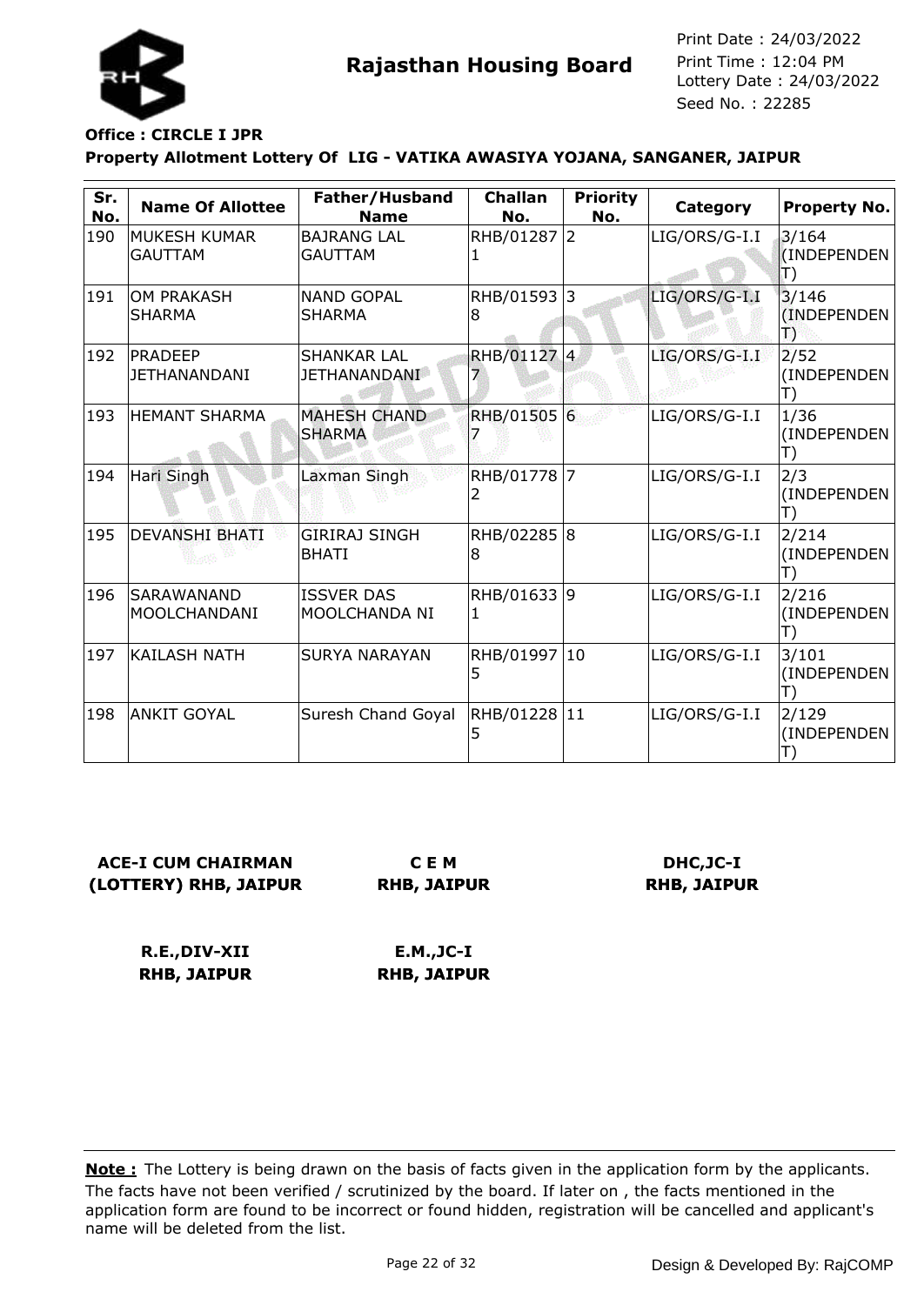

## **Office : CIRCLE I JPR**

#### **Property Allotment Lottery Of LIG - VATIKA AWASIYA YOJANA, SANGANER, JAIPUR**

| Sr.<br>No. | <b>Name Of Allottee</b> | Father/Husband<br><b>Name</b>  | <b>Challan</b><br>No. | <b>Priority</b><br>No. | Category      | Property No.                             |
|------------|-------------------------|--------------------------------|-----------------------|------------------------|---------------|------------------------------------------|
| 199        | Rajkumar Shrimali       | Satyanarayan<br>Shrimali       | RHB/02192 12<br>9     |                        | LIG/ORS/G-I.I | 2/124<br>(INDEPENDEN<br>$\ket{\!\!\top}$ |
| 200        | <b>ABDUL WAHID</b>      | <b>ABDUL AZIZ</b>              | RHB/02054<br>3        | 13                     | LIG/ORS/G-I.I | 3/96<br>(INDEPENDEN<br>鳵                 |
| 201        | Lokender Kumar          | Kewal Krishan                  | RHB/01995 14          |                        | LIG/ORS/G-I.I | 2/199<br>(INDEPENDEN<br>$\Box$           |
| 202        | <b>SANJAY AGRAWAL</b>   | <b>MAHAVIR PRASAD</b>          | RHB/01569 15          |                        | LIG/ORS/G-I.I | 2/175<br>(INDEPENDEN                     |
| 203        | Susheela                | RAJESH KUMAR MALI RHB/01483 16 |                       |                        | LIG/ORS/G-I.I | 1/40<br>(INDEPENDEN                      |
| 204        | <b>RAJENDRA SAINI</b>   | <b>JAI RAM SAINI</b>           | RHB/01760 17<br>2     |                        | LIG/ORS/G-I.I | 2/139<br>(INDEPENDEN<br>Ш                |
| 205        | Jitendra Chopra         | Badri lal chopra               | RHB/02283 18<br>9     |                        | LIG/ORS/G-I.I | 3/121<br>(INDEPENDEN<br>Ш                |
| 206        | Mukesh Shrimali         | Satyanarayan<br>Shrimali       | RHB/01774 19<br>0     |                        | LIG/ORS/G-I.I | 1/229<br>(INDEPENDEN<br>T)               |
| 207        | kapil khandelwa;        | <b>HARI KISHAN</b>             | RHB/01738 20<br>8     |                        | LIG/ORS/G-I.I | 3/117<br>(INDEPENDEN                     |

**ACE-I CUM CHAIRMAN (LOTTERY) RHB, JAIPUR**

**C E M RHB, JAIPUR**

**DHC,JC-I RHB, JAIPUR**

**R.E.,DIV-XII RHB, JAIPUR E.M.,JC-I RHB, JAIPUR**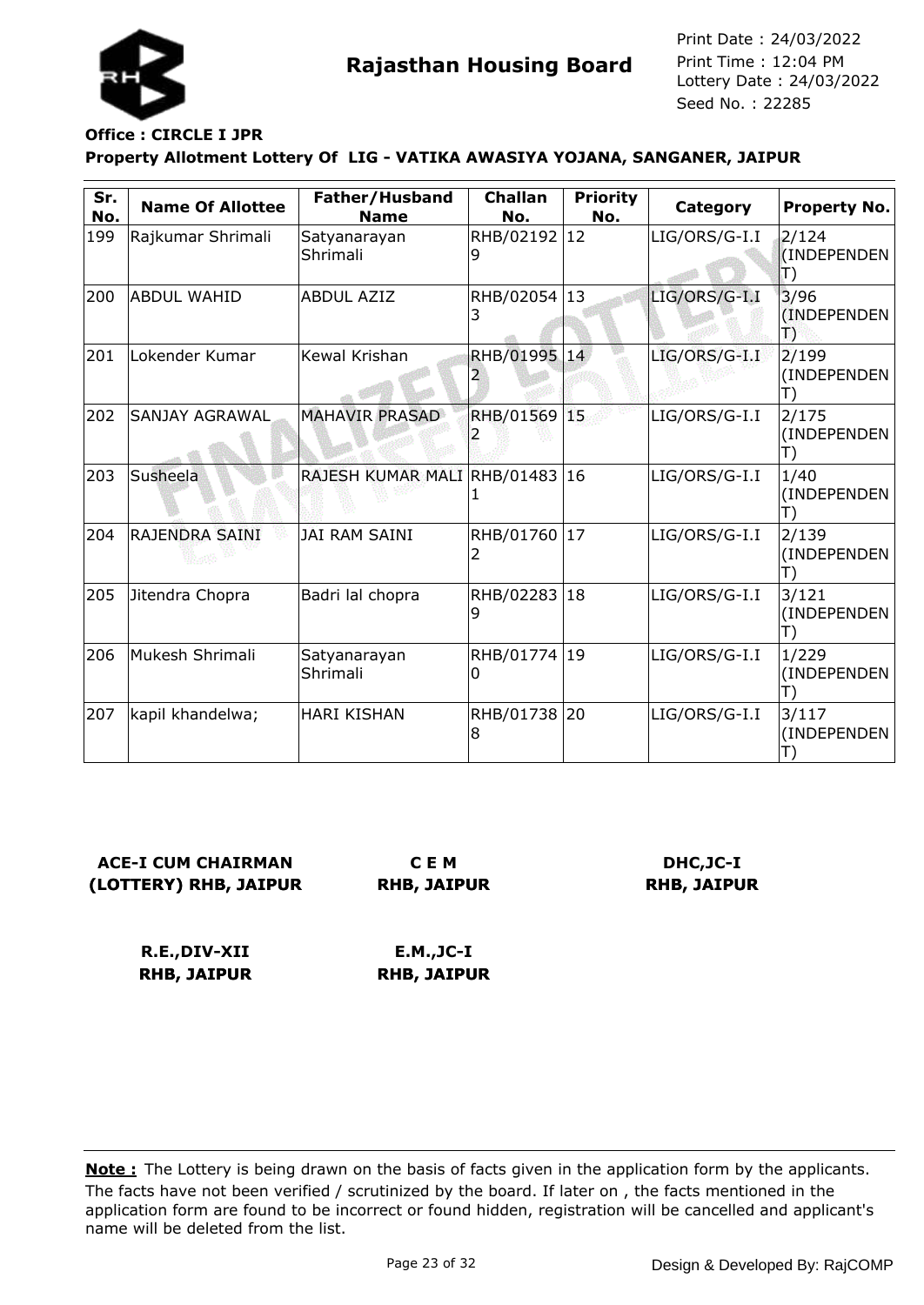

## **Office : CIRCLE I JPR**

#### **Property Allotment Lottery Of LIG - VATIKA AWASIYA YOJANA, SANGANER, JAIPUR**

| Sr.<br>No. | <b>Name Of Allottee</b>        | Father/Husband<br><b>Name</b> | <b>Challan</b><br>No. | <b>Priority</b><br>No. | Category       | <b>Property No.</b>            |
|------------|--------------------------------|-------------------------------|-----------------------|------------------------|----------------|--------------------------------|
| 208        | Nathu Singh verma              | kalyan mal                    | RHB/02046 1<br>3.     |                        | LIG/ORS/G-I.II | 2/28<br>(INDEPENDEN            |
| 209        | KHAGENDRA SINGH                | <b>BACHCHU SINGH</b>          | RHB/01335 2           |                        | LIG/ORS/G-I.II | 3/156<br>(INDEPENDEN<br>鳵      |
| 210        | VISHVENDRA SINGH KAILASH CHAND |                               | RHB/01332<br>5        | $\overline{3}$         | LIG/ORS/G-I.II | 2/44<br>(INDEPENDEN            |
| 211        | Ashok Kumar                    | Nem singh                     | RHB/01762 4           |                        | LIG/ORS/G-I.II | 3/107<br>(INDEPENDEN           |
| 212        | PRIYA SHARMA                   | <b>RAHUL SHARMA</b>           | RHB/02173<br>6        | 15                     | LIG/ORS/G-I.II | 2/120<br>(INDEPENDEN           |
| 213        | Pushpa Rani                    | Late Amar Singh               | RHB/01626 1<br>1      |                        | LIG/ORS/G-II.I | 2/121<br>(INDEPENDEN           |
| 214        | abhinav vinay<br>gauttam       | <b>VINAY KUMAR</b><br>SHARMA  | RHB/01216 2<br>6      |                        | LIG/ORS/G-II.I | 1/34<br>(INDEPENDEN            |
| 215        | Pushpendra Singh               | <b>SURENDRA SINGH</b>         | RHB/01557 3<br>2      |                        | LIG/ORS/G-II.I | 2/203<br>(INDEPENDEN<br>$\Box$ |
| 216        | <b>BADAM DEVI</b>              | <b>LADU RAM</b>               | RHB/01285 4           |                        | LIG/ORS/G-II.I | 2/122<br>(INDEPENDEN           |

**ACE-I CUM CHAIRMAN (LOTTERY) RHB, JAIPUR**

**C E M RHB, JAIPUR**

**DHC,JC-I RHB, JAIPUR**

**R.E.,DIV-XII RHB, JAIPUR E.M.,JC-I RHB, JAIPUR**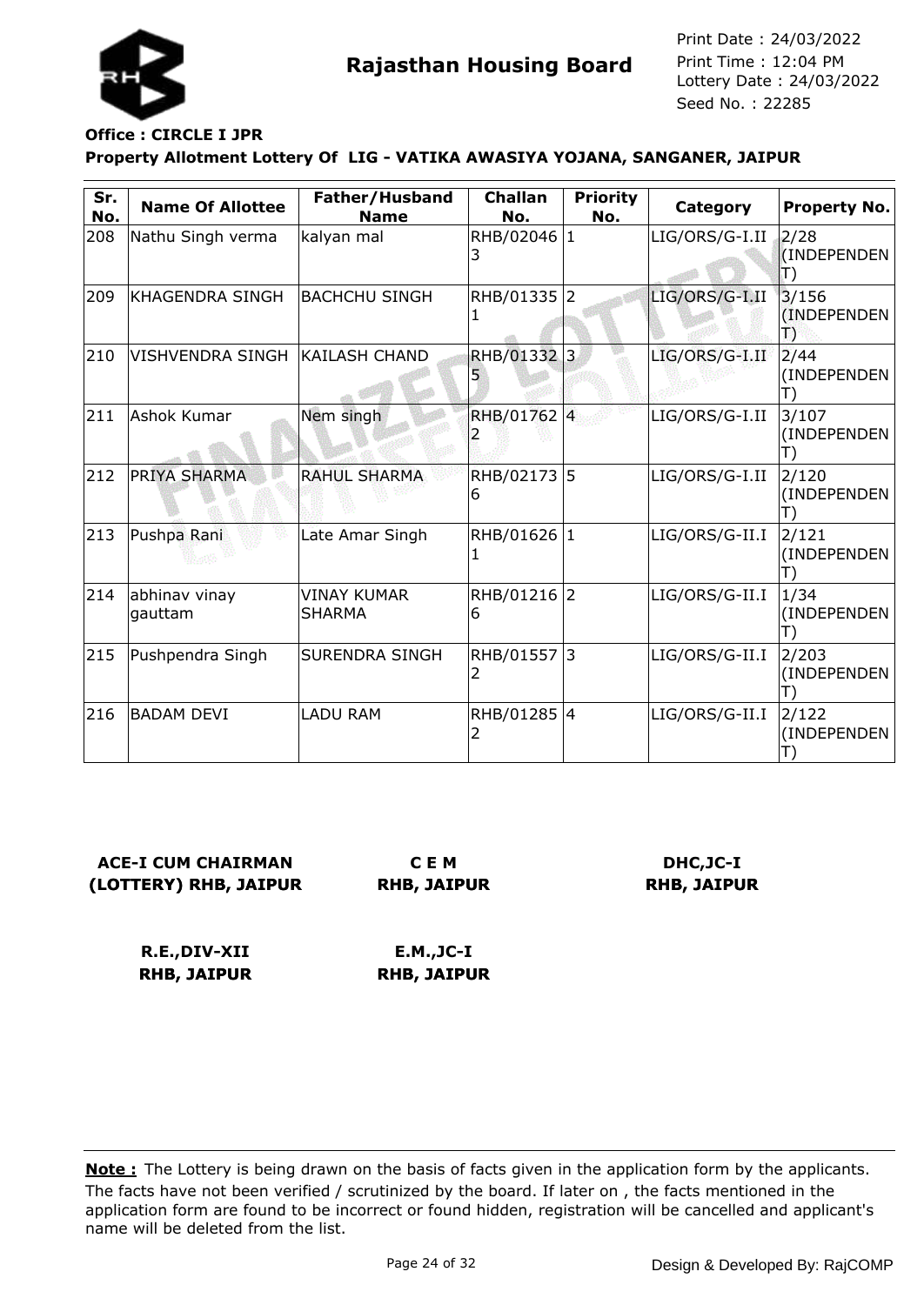

## **Office : CIRCLE I JPR**

#### **Property Allotment Lottery Of LIG - VATIKA AWASIYA YOJANA, SANGANER, JAIPUR**

| Sr.<br>No. | <b>Name Of Allottee</b>  | Father/Husband<br><b>Name</b>          | <b>Challan</b><br>No. | <b>Priority</b><br>No. | Category       | <b>Property No.</b>        |
|------------|--------------------------|----------------------------------------|-----------------------|------------------------|----------------|----------------------------|
| 217        | sunil kumar jain         | Ravindra kumar jain                    | RHB/01282 5           |                        | LIG/ORS/G-II.I | 2/136<br>(INDEPENDEN<br>T) |
| 218        | <b>MANJU PANDEY</b>      | RAMPRASAD PANDEY RHB/02031 6           |                       |                        | LIG/ORS/G-II.I | 2/47<br>(INDEPENDEN<br>鳽   |
| 219        | <b>SUNITA DIXIT</b>      | <b>SHELENDRA KUMAR</b><br><b>DIXIT</b> | <b>RHB/01450</b>      | $\mathbb{Z}$           | LIG/ORS/G-II.I | 1/188<br>(INDEPENDEN       |
| 220        | PRABHAKAR JINDAL         | <b>LADDU LAL GUPTA</b>                 | RHB/01791 8<br>ь      |                        | LIG/ORS/G-II.I | 1/200<br>(INDEPENDEN       |
| 221        | <b>GAURAV JAIN</b>       | VIJAY KUMAR JAIN                       | RHB/02210 9<br>6      |                        | LIG/ORS/G-II.I | 2/135<br>(INDEPENDEN       |
| 222        | <b>RAJVEER SINGH</b>     | <b>BADALE SINGH</b>                    | RHB/01667<br>3        | 10                     | LIG/ORS/G-II.I | 2/5<br>(INDEPENDEN         |
| 223        | <b>MUNNA JHA</b>         | <b>BHARAT JHA</b>                      | RHB/01699 11<br>0     |                        | LIG/ORS/G-II.I | 2/141<br>(INDEPENDEN       |
| 224        | <b>NEHA GOYAL</b>        | <b>GOVIND PRASAD</b><br><b>GOYAL</b>   | RHB/01536<br>1        | 12                     | LIG/ORS/G-II.I | 1/315<br>(INDEPENDEN       |
| 225        | Rajendra Singh<br>Sharma | Amar Singh Sharma                      | RHB/01382 13          |                        | LIG/ORS/G-II.I | 1/205<br>(INDEPENDEN       |

## **ACE-I CUM CHAIRMAN (LOTTERY) RHB, JAIPUR**

**C E M RHB, JAIPUR**

## **DHC,JC-I RHB, JAIPUR**

**R.E.,DIV-XII RHB, JAIPUR E.M.,JC-I RHB, JAIPUR**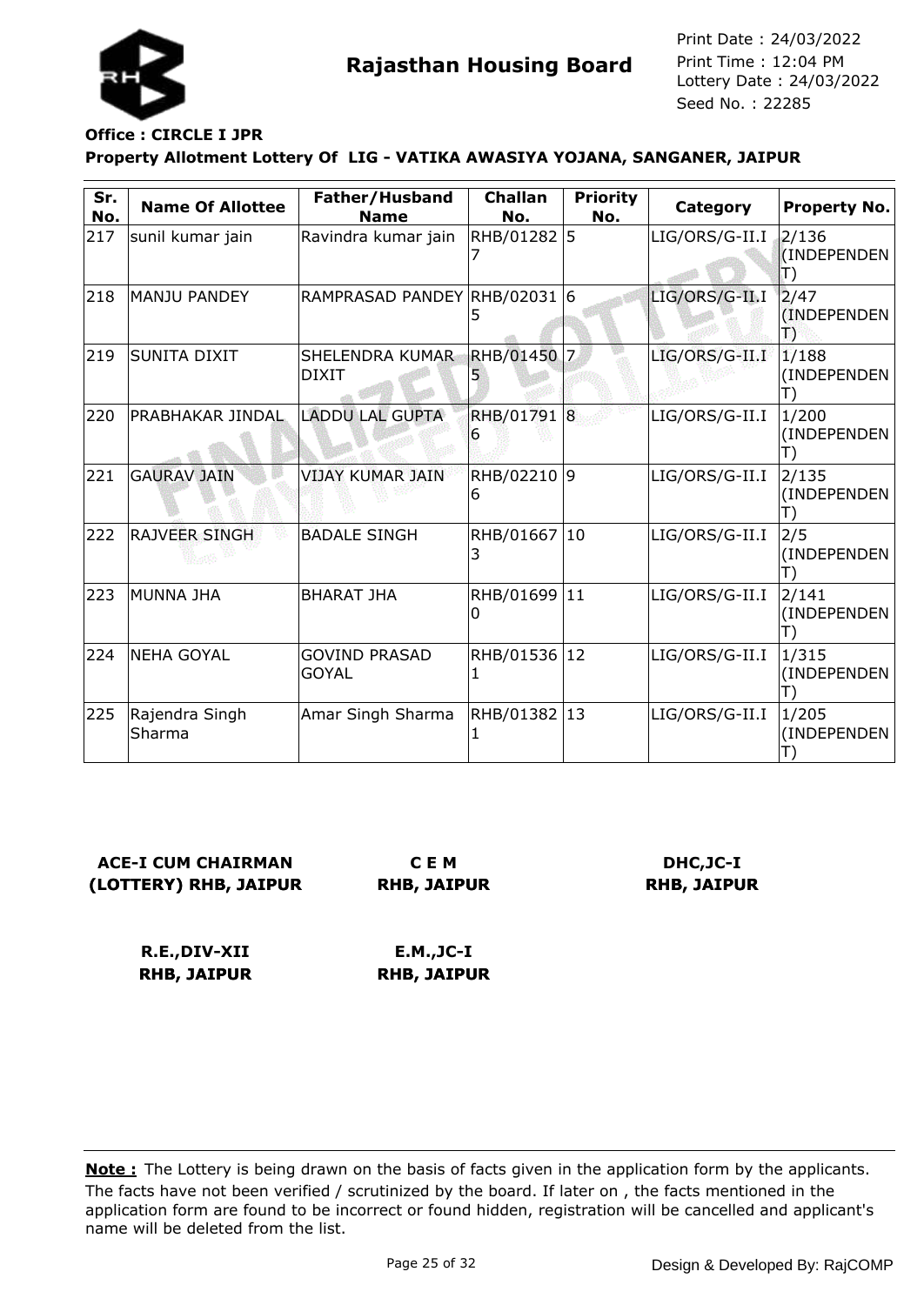

## **Office : CIRCLE I JPR**

#### **Property Allotment Lottery Of LIG - VATIKA AWASIYA YOJANA, SANGANER, JAIPUR**

| Sr.<br>No. | <b>Name Of Allottee</b>          | Father/Husband<br><b>Name</b>          | <b>Challan</b><br>No. | <b>Priority</b><br>No. | Category       | <b>Property No.</b>        |
|------------|----------------------------------|----------------------------------------|-----------------------|------------------------|----------------|----------------------------|
| 226        | <b>SUNIL GANGWANI</b>            | <b>DEVESH KUMAR</b><br><b>GANGWANI</b> | RHB/02045             | 14                     | LIG/ORS/G-II.I | 1/66<br>(INDEPENDEN<br>T)  |
| 227        | <b>GUDDI DEVI</b>                | <b>MUKESH SAINI</b>                    | RHB/01755             | 15                     | LIG/ORS/G-II.I | 2/184<br>(INDEPENDEN<br>Ð  |
| 228        | Parveen Hashmi                   | Mazhar Khan                            | <b>RHB/01387</b>      | 16 <sup>1</sup>        | LIG/ORS/G-II.I | 3/99<br>(INDEPENDEN        |
| 229        | Mona Ashok<br>Bulchandani        | <b>Ashok Bhai</b>                      | RHB/02254 17          |                        | LIG/ORS/G-II.I | 2/206<br>(INDEPENDEN       |
| 230        | <b>PARUL SHARMA</b>              | <b>MAHESH CHAND</b><br><b>SHARMA</b>   | RHB/01734 18<br>6     |                        | LIG/ORS/G-II.I | 1/187<br>(INDEPENDEN<br>T) |
| 231        | SUNIL KUMAR SINGH VIRENDRA SINGH |                                        | RHB/01552<br>0        | 19                     | LIG/ORS/G-II.I | 2/27<br>(INDEPENDEN<br>T)  |
| 232        | lanita kumari                    | <b>RAMVEER GURJAR3</b>                 | RHB/01447<br>0        | 20                     | LIG/ORS/G-II.I | 3/87<br>(INDEPENDEN        |
| 233        | ASEEM SRIVASTAVA                 | <b>DHARMENDRA</b><br><b>SRIVASTAVA</b> | RHB/01799<br>1        | 21                     | LIG/ORS/G-II.I | 3/153<br>(INDEPENDEN       |
| 234        | <b>MEENA VARNANI</b>             | <b>RAMESH KUMAR</b><br>VARNANI         | RHB/01437 22<br>3     |                        | LIG/ORS/G-II.I | 3/169<br>(INDEPENDEN       |

#### **ACE-I CUM CHAIRMAN (LOTTERY) RHB, JAIPUR C E M**

**RHB, JAIPUR**

## **DHC,JC-I RHB, JAIPUR**

**R.E.,DIV-XII RHB, JAIPUR E.M.,JC-I RHB, JAIPUR**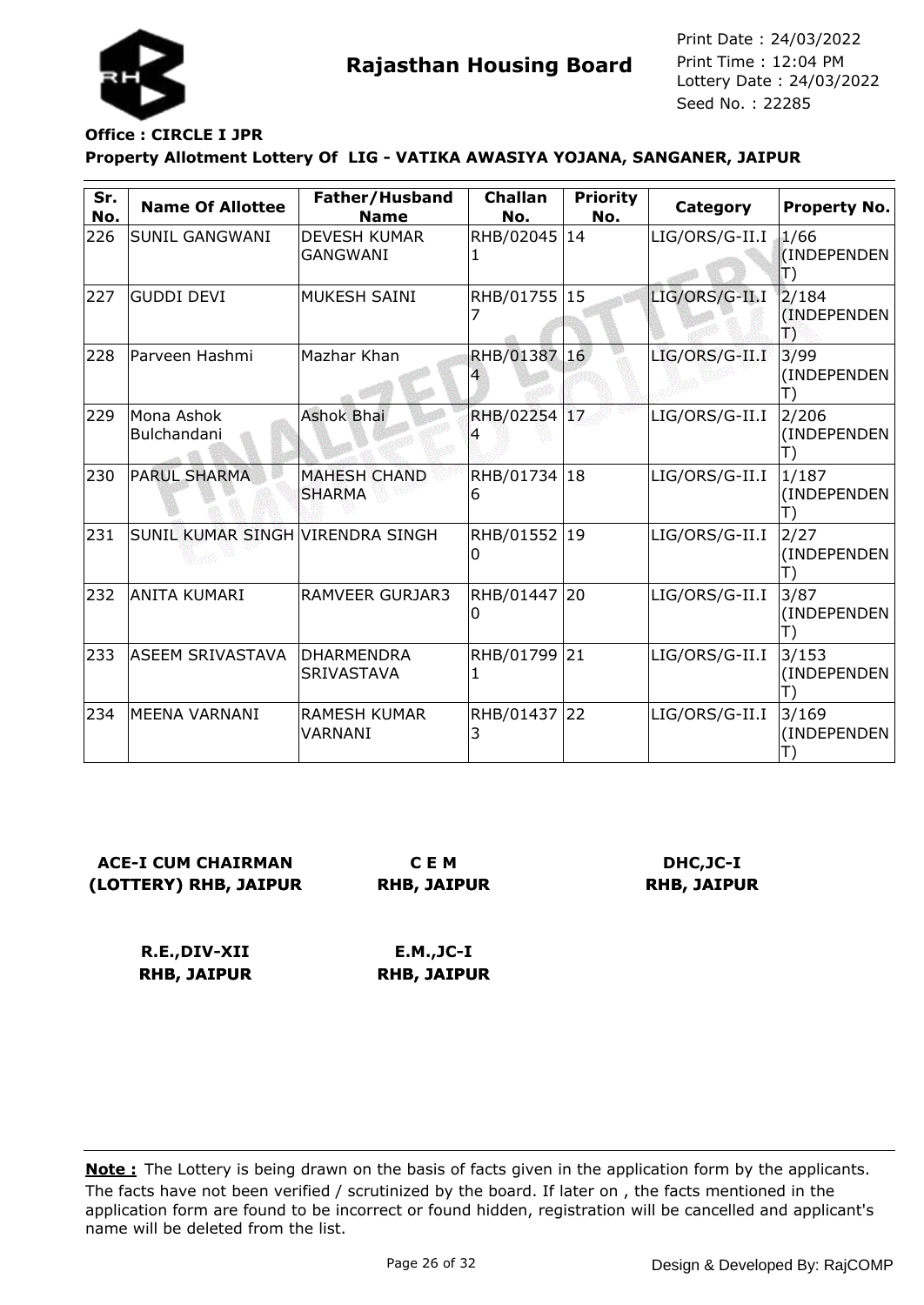

## **Office : CIRCLE I JPR**

#### **Property Allotment Lottery Of LIG - VATIKA AWASIYA YOJANA, SANGANER, JAIPUR**

| Sr.<br>No. | <b>Name Of Allottee</b> | Father/Husband<br><b>Name</b>         | <b>Challan</b><br>No. | <b>Priority</b><br>No. | Category       | <b>Property No.</b>            |
|------------|-------------------------|---------------------------------------|-----------------------|------------------------|----------------|--------------------------------|
| 235        | ANIRUDH SHARMA          | <b>SUSHEEL KUMAR</b><br><b>SHARMA</b> | RHB/01386 23<br>3     |                        | LIG/ORS/G-II.I | 3/149<br>(INDEPENDEN           |
| 236        | Vijendra Singh          | Mool singh                            | RHB/01952 24<br>9     |                        | LIG/ORS/G-II.I | 2/53<br>(INDEPENDEN<br>ТЭ      |
| 237        | <b>RAMAWATAR SAINI</b>  | <b>JAGDISH PARSAD</b>                 | RHB/02252             | 25                     | LIG/ORS/G-II.I | 3/116<br>(INDEPENDEN           |
| 238        | Ramdayal Sharma         | RADHEYSHAY AM<br>MISHRA               | RHB/02102 26          |                        | LIG/ORS/G-II.I | 1/51<br>(INDEPENDEN            |
| 239        | suraj mal               | data ram                              | RHB/01458<br>2        | 27                     | LIG/ORS/G-II.I | 1/313<br>(INDEPENDEN           |
| 240        | nikhil bantihia         | TULSI RAM BANTHIA                     | RHB/01745<br>6        | 28                     | LIG/ORS/G-II.I | 2/215<br>(INDEPENDEN           |
| 241        | Mradul Sharma           | <b>PREM CHAND</b><br><b>SHARMA</b>    | RHB/01380<br>4        | 29                     | LIG/ORS/G-II.I | 3/141<br>(INDEPENDEN           |
| 242        | Hanuman Singh<br>Naruka | Narayan singh<br>naruka               | RHB/01199<br>0        | 30                     | LIG/ORS/G-II.I | 3/102<br>(INDEPENDEN<br>$\Box$ |
| 243        | <b>RAJENDRA Gupta</b>   | Jagdish Prasad                        | RHB/01599<br>5        | 31                     | LIG/ORS/G-II.I | 2/185<br>(INDEPENDEN           |

#### **ACE-I CUM CHAIRMAN (LOTTERY) RHB, JAIPUR C E M**

**RHB, JAIPUR**

## **DHC,JC-I RHB, JAIPUR**

**R.E.,DIV-XII RHB, JAIPUR E.M.,JC-I RHB, JAIPUR**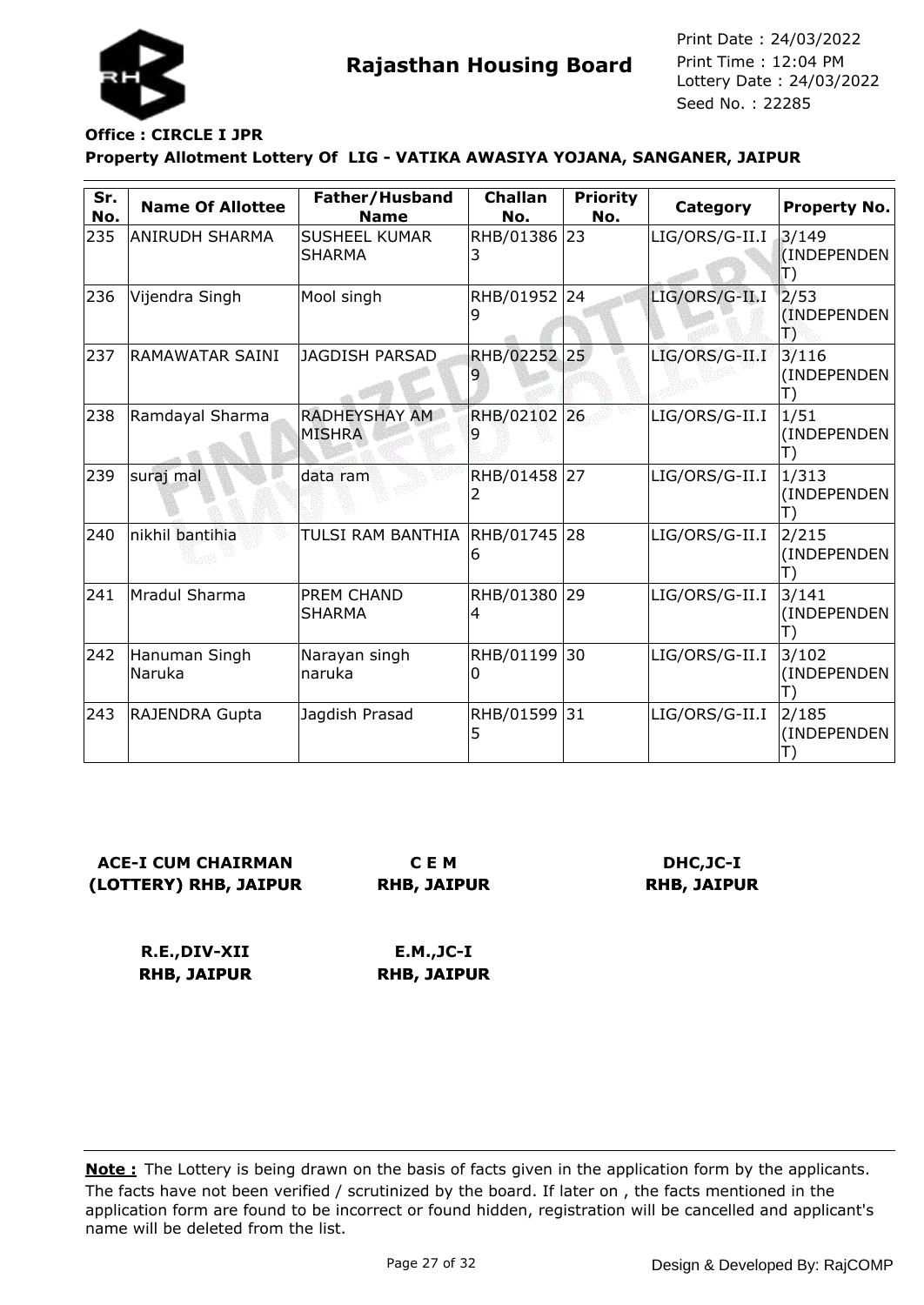

## **Office : CIRCLE I JPR**

#### **Property Allotment Lottery Of LIG - VATIKA AWASIYA YOJANA, SANGANER, JAIPUR**

| Sr.<br>No. | <b>Name Of Allottee</b>              | Father/Husband<br><b>Name</b>  | <b>Challan</b><br>No. | <b>Priority</b><br>No. | Category       | <b>Property No.</b>            |
|------------|--------------------------------------|--------------------------------|-----------------------|------------------------|----------------|--------------------------------|
| 244        | Kavita Kotwani                       | Shobhraj Kotwani               | RHB/01670 32<br>8     |                        | LIG/ORS/G-II.I | 3/118<br>(INDEPENDEN           |
| 245        | <b>MUKESH KUMAR</b><br><b>SHARMA</b> | PRABHU SHARAN<br><b>SHARMA</b> | RHB/02226<br>9        | 33                     | LIG/ORS/G-II.I | 2/202<br>(INDEPENDEN<br>鳵      |
| 246        | POORAN MAL MITTAL                    | HARIBALLABH<br>MITTAL          | RHB/01664             | 34                     | LIG/ORS/G-II.I | 1/216<br>(INDEPENDEN<br>T)     |
| 247        | <b>KARAN SINGH</b>                   | <b>Gopal Singh</b>             | RHB/02153 35          |                        | LIG/ORS/G-II.I | 1/71<br>(INDEPENDEN            |
| 248        | <b>CHHAVI PALIWAL</b>                | <b>CHETAN PALIWAL</b>          | RHB/01615<br>5        | 36                     | LIG/ORS/G-II.I | 3/127<br>(INDEPENDEN           |
| 249        | karam jeet                           | Darshan Singh                  | RHB/02205<br>0        | 37                     | LIG/ORS/G-II.I | 3/108<br>(INDEPENDEN           |
| 250        | <b>SITA DEVI</b>                     | Hari Prasad Gupta              | RHB/01595<br>7        | 38                     | LIG/ORS/G-II.I | 3/89<br>(INDEPENDEN            |
| 251        | <b>ANIL KUMAR</b>                    | <b>BADRI PRASAD</b>            | RHB/02138 39<br>9     |                        | LIG/ORS/G-II.I | 3/165<br>(INDEPENDEN<br>$\Box$ |
| 252        | SHUBHAM PADIYAR                      | DAYASHANKA R SAIN RHB/01237 40 |                       |                        | LIG/ORS/G-II.I | 3/162<br>(INDEPENDEN           |

**ACE-I CUM CHAIRMAN (LOTTERY) RHB, JAIPUR**

**C E M RHB, JAIPUR**

**DHC,JC-I RHB, JAIPUR**

**R.E.,DIV-XII RHB, JAIPUR**

**E.M.,JC-I RHB, JAIPUR**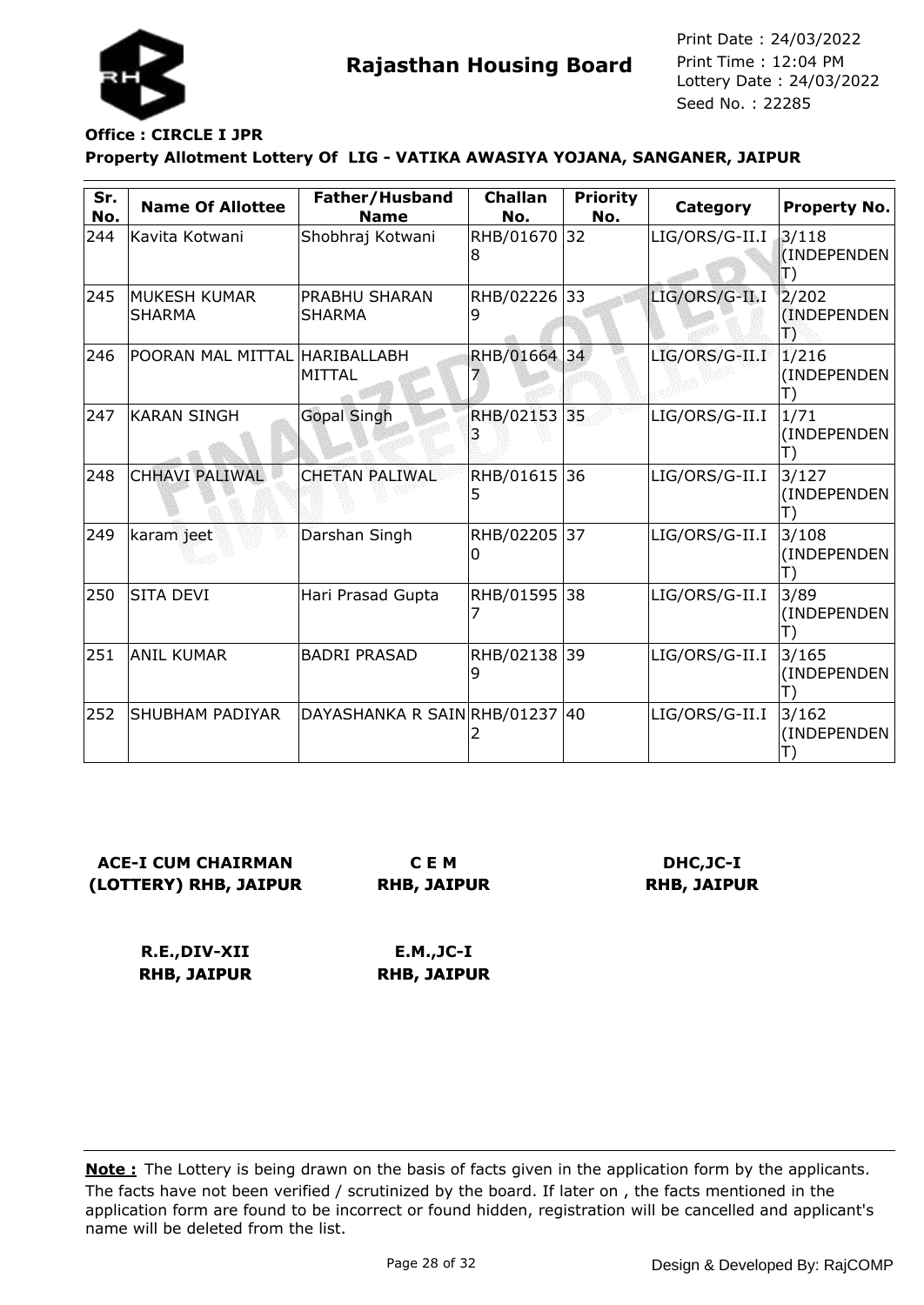

## **Office : CIRCLE I JPR**

**Property Allotment Lottery Of LIG - VATIKA AWASIYA YOJANA, SANGANER, JAIPUR**

| Sr.<br>No. | <b>Name Of Allottee</b>               | Father/Husband<br><b>Name</b>       | <b>Challan</b><br>No. | <b>Priority</b><br>No. | Category     | <b>Property No.</b>                 |
|------------|---------------------------------------|-------------------------------------|-----------------------|------------------------|--------------|-------------------------------------|
| 253        | <b>BAJRANG LAL</b>                    | <b>KISHOR</b>                       | RHB/02324 1<br>5      |                        | LIG/ORS/G-IV | 2/30<br>(INDEPENDEN<br>$\ket{\top}$ |
| 254        | <b>HIMIKA</b>                         | Raj                                 | RHB/02320 2<br>0      |                        | LIG/ORS/G-IV | 3/88<br>(INDEPENDEN<br>B            |
| 255        | <b>REKHA DEVI</b><br><b>JHAROTIYA</b> | <b>RAMESH CHAND</b><br>JHAROTIA     | RHB/01137 3           |                        | LIG/ORS/G-IV | 2/180<br>(INDEPENDEN<br>T)          |
| 256        | <b>BHERU LAL SALVI</b>                | <b>RODU LAL SALVI</b>               | RHB/01512 4           |                        | LIG/ORS/G-IV | 3/97<br>(INDEPENDEN<br>T)           |
| 257        | <b>RAHUL ATAL</b>                     | <b>LAXMI NARAYAN</b><br><b>ATAL</b> | RHB/01598 5           |                        | LIG/ORS/G-IV | 1/225<br>(INDEPENDEN<br>T)          |
| 258        | <b>HARISH KUMAR</b>                   | <b>RAGHUNATH</b>                    | RHB/01573<br>3        | 6                      | LIG/ORS/G-IV | 1/228<br>(INDEPENDEN<br>T)          |
| 259        | madan kumar                           | <b>KHEM CHAND</b>                   | RHB/01951<br>7        | $\overline{7}$         | LIG/ORS/G-IV | 1/29<br>(INDEPENDEN<br>T)           |
| 260        | <b>SUGNA DEVI</b>                     | <b>RAMKISHOR</b><br>PIPLIWAL        | RHB/01587 8<br>5      |                        | LIG/ORS/G-IV | 1/39<br>(INDEPENDEN<br>T)           |
| 261        | <b>ANAND KUMAR</b><br><b>BAGORIYA</b> | SITARAM BAGORIYA                    | RHB/01921 9<br>g      |                        | LIG/ORS/G-IV | 3/151<br>(INDEPENDEN                |

**ACE-I CUM CHAIRMAN (LOTTERY) RHB, JAIPUR**

**C E M RHB, JAIPUR**

**DHC,JC-I RHB, JAIPUR**

**R.E.,DIV-XII RHB, JAIPUR E.M.,JC-I RHB, JAIPUR**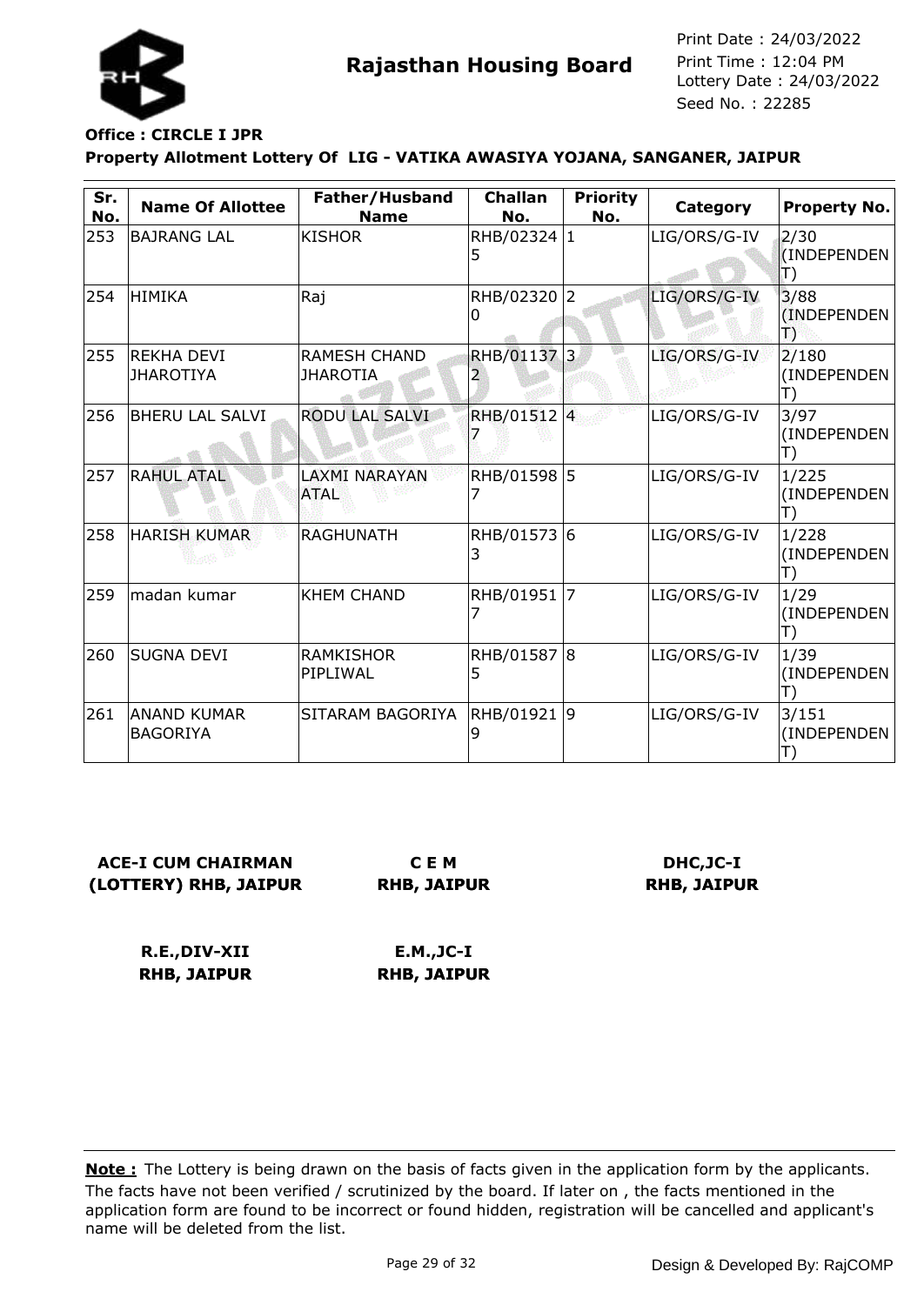

## **Office : CIRCLE I JPR**

**Property Allotment Lottery Of LIG - VATIKA AWASIYA YOJANA, SANGANER, JAIPUR**

| Sr.<br>No. | <b>Name Of Allottee</b>               | Father/Husband<br><b>Name</b>        | <b>Challan</b><br>No. | <b>Priority</b><br>No. | Category     | <b>Property No.</b>        |
|------------|---------------------------------------|--------------------------------------|-----------------------|------------------------|--------------|----------------------------|
| 262        | <b>SUNITA DEVI</b>                    | <b>KAMAL BASWAL</b>                  | RHB/01912 10          |                        | LIG/ORS/G-IV | 1/59<br>(INDEPENDEN<br>T)  |
| 263        | Jaydev Varma                          | Mohan Lal Varma                      | RHB/01994  11<br>18   |                        | LIG/ORS/G-IV | 2/145<br>(INDEPENDEN)<br>Ð |
| 264        | <b>HANUAMN SAHAY</b><br>TANK          | <b>SURAJ MAL TANK</b>                | RHB/02118 12          |                        | LIG/ORS/G-IV | 1/32<br>(INDEPENDEN        |
| 265        | <b>JITENDRA KUMAR</b><br><b>VERMA</b> | <b>NATHU SINGH</b><br><b>VERMA</b>   | RHB/02124 13          |                        | LIG/ORS/G-IV | 3/208<br>(INDEPENDEN       |
| 266        | KAJAL.                                | <b>RAJENDER SINGH</b>                | RHB/01489 14          |                        | LIG/ORS/G-IV | 2/186<br>(INDEPENDEN       |
| 267        | <b>SEEMA DEVI</b>                     | <b>TEEKARAM RAIGER</b>               | RHB/01697  15         |                        | LIG/ORS/G-IV | 1/74<br>(INDEPENDEN        |
| 268        | <b>SURESH CHAND</b><br><b>VERMA</b>   | <b>RADHA KRISHAN</b><br><b>VERMA</b> | RHB/02126 16<br>9     |                        | LIG/ORS/G-IV | 2/130<br>(INDEPENDEN       |
| 269        | MEENAKSHI                             | <b>VIRENDRA</b>                      | RHB/01894 17<br>5     |                        | LIG/ORS/G-IV | 3/140<br>(INDEPENDEN<br>Ð  |
| 270        | ANIL KUMAR                            | <b>SONAN LAL</b>                     | RHB/01468 18          |                        | LIG/ORS/G-IV | 3/139<br>(INDEPENDEN       |

**ACE-I CUM CHAIRMAN (LOTTERY) RHB, JAIPUR**

**C E M RHB, JAIPUR**

**DHC,JC-I RHB, JAIPUR**

**R.E.,DIV-XII RHB, JAIPUR**

**E.M.,JC-I RHB, JAIPUR**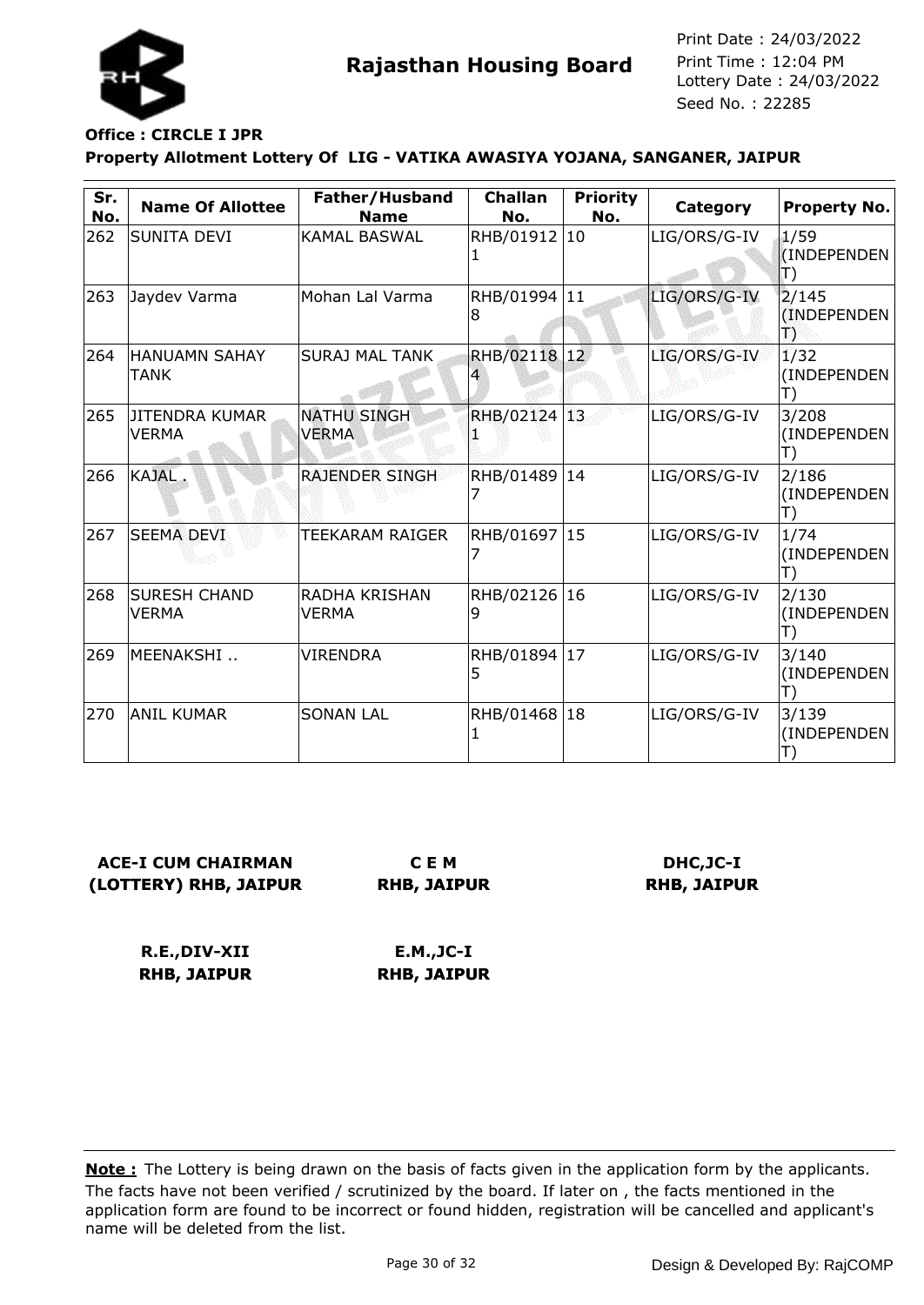

## **Office : CIRCLE I JPR**

### **Property Allotment Lottery Of LIG - VATIKA AWASIYA YOJANA, SANGANER, JAIPUR**

| Sr.<br>No. | <b>Name Of Allottee</b>            | Father/Husband<br><b>Name</b>         | <b>Challan</b><br>No. | <b>Priority</b><br>No. | Category               | <b>Property No.</b>        |
|------------|------------------------------------|---------------------------------------|-----------------------|------------------------|------------------------|----------------------------|
| 271        | Shimala Choudhary                  | Lokesh Kumar Jat                      | RHB/01696             | 1                      | $LIG/ORS/G-IX.I$ 2/138 | (INDEPENDEN<br>T)          |
| 272        | Rishabh Patni                      | <b>GAJENDRA KUMAR</b><br><b>PATNI</b> | RHB/02005 1<br>9      |                        | LIG/ORS/G-<br>IX.II    | 2/29<br>(INDEPENDEN)<br>T) |
| 273        | lRAJESH KUMAR<br><b>MEENA</b>      | <b>HARI NARAYAN</b><br><b>MEENA</b>   | RHB/01712 1<br>4      |                        | LIG/ORS/G-V            | 1/221<br>(INDEPENDEN<br>T) |
| 274        | Dheeraj Kumaree<br>Meena           | Dharam Singh Meena RHB/02183 2        |                       |                        | LIG/ORS/G-V            | 3/155<br>(INDEPENDEN<br>T) |
| 275        | Nand kishor meena                  | kalu lal karariya                     | RHB/02284 3<br>2      |                        | LIG/ORS/G-V            | 2/212<br>(INDEPENDEN<br>T) |
| 276        | KAMLESH                            | <b>RAMSINGH</b>                       | RHB/01330 4<br>1      |                        | LIG/ORS/G-V            | 2/176<br>(INDEPENDEN       |
| 277        | BAJRANG LAL MEENA GOPAL JI MEENA   |                                       | RHB/02282<br>8        | 5                      | LIG/ORS/G-V            | 1/60<br>(INDEPENDEN        |
| 278        | <b>ASHOK KUMAR</b><br><b>MEENA</b> | <b>HARINARAYA N</b><br><b>MEENA</b>   | RHB/01702 6<br>2      |                        | LIG/ORS/G-V            | 1/199<br>(INDEPENDEN<br>T) |
| 279        | <b>KAMLESH MEENA</b>               | <b>KEDAR MEENA</b>                    | RHB/01961<br>6        | $\overline{7}$         | LIG/ORS/G-V            | 1/61<br>(INDEPENDEN        |

**List of remaining Houses (8) :**

| <b>ACE-I CUM CHAIRMAN</b> | <b>CEM</b>         |
|---------------------------|--------------------|
| (LOTTERY) RHB, JAIPUR     | <b>RHB, JAIPUR</b> |

**DHC,JC-I RHB, JAIPUR**

| R.E., DIV-XII | <b>E.M.,JC-I</b>   |
|---------------|--------------------|
| RHB, JAIPUR   | <b>RHB, JAIPUR</b> |